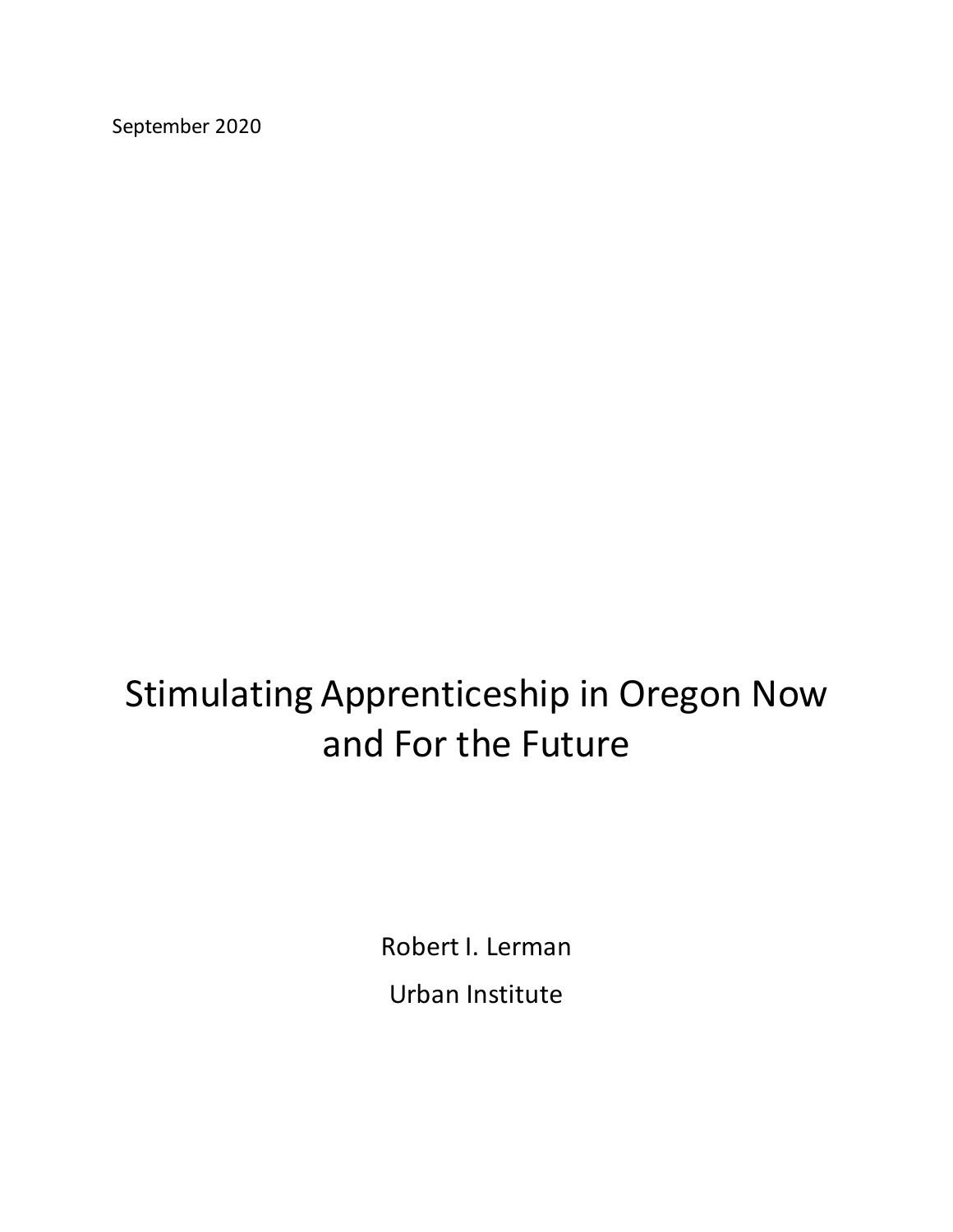#### **Abstract**

This paper recommends several feasible steps to widen opportunities for Oregon workers to achieve rewarding careers. Today's high unemployment is a call to action to expand employment, especially for those formerly in hart-hit sectors, such as leisure, hospitality, and restaurant industries. As the pandemic eases, Oregon will create additional jobs, but skill mismatches remain likely. The paper highlights initiatives that can improve job outcomes in the short-run, including increasing the academic skills of the unemployed and creating virtual apprenticeships. However, the focus is on upgrading skills more broadly. The paper proposes changing the fundamental approaches to learning for careers by substantially increasing the roles of apprenticeship and other forms of work-based learning in real jobs and careers. It describes a set of feasible steps Oregon can take to achieve significant improvements in marketable skills and career opportunities.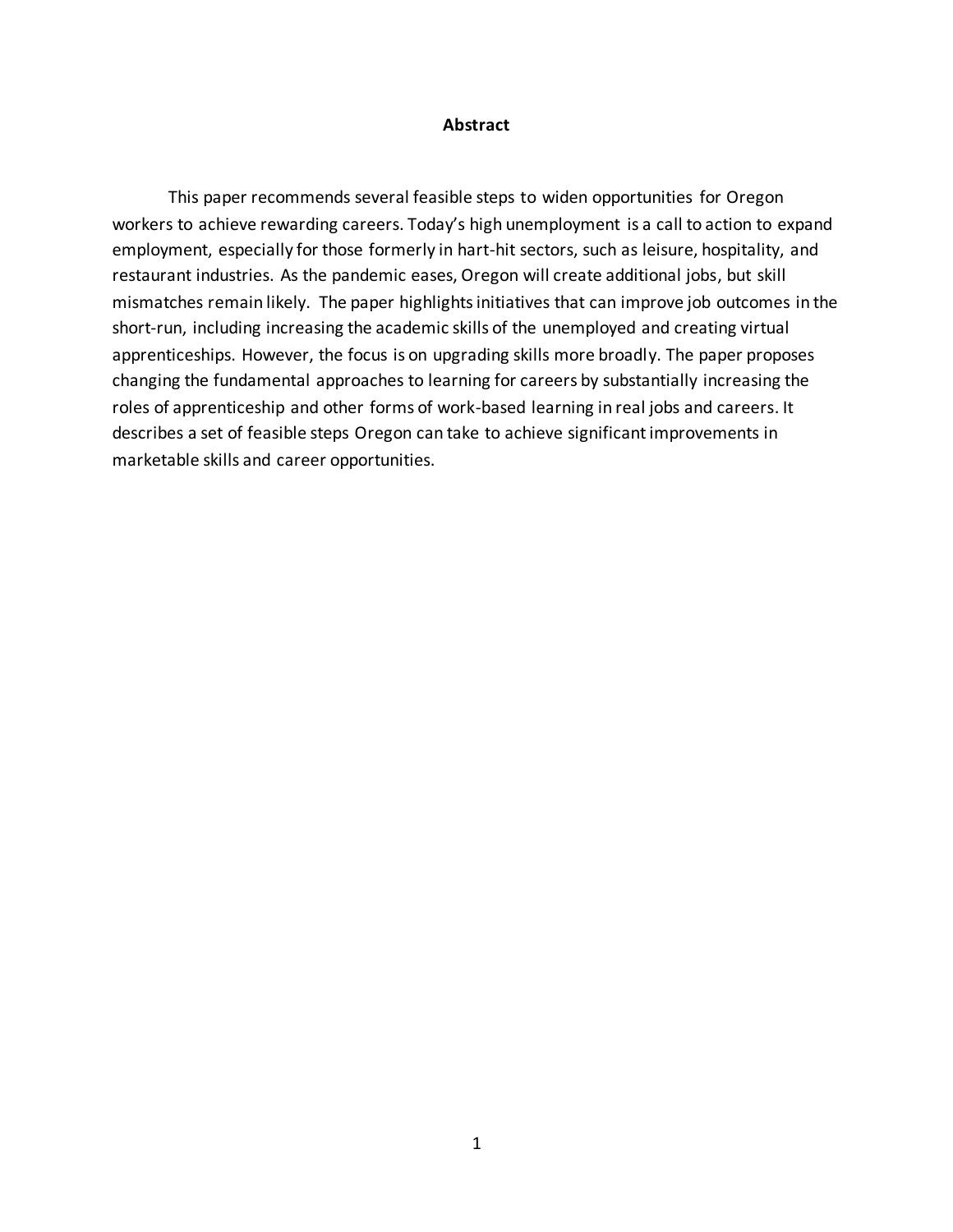#### **1. Introduction**

The covid-19 pandemic's impacts on health and mortality and on the US economy have led to serious hardships. The shutdown of many areas of economic activity led to a loss of 22 million jobs in March 2020 and April 2020. The May through August 2020 recovery generated 10.6 million jobs had returned, but 10.3 million people had yet to return to work and over 2 million reentrants to the workforce remained unemployed. While the economy is slowly recovering, unemployment is likely to remain high relative to the full employment the US was experiencing just a few months ago. Moreover, the continuing danger of the pandemic has forced changes in the nature of work toward remote work and physical distancing in factories and stores. Job losses have hit some sectors especially hard; leisure and hospitality normally account for 11% of jobs but experienced over one-third of declines in employment. $1$ 

These sudden developments and uncertainty about economic recovery pose difficult short-run and long-run dilemmas for managers and policymakers in the workforce system. One response to the losses of jobs and incomes has been to shield most unemployed from income losses as a result of dramatic increases in unemployment insurance (UI) claims. Nationally, the number of workers receiving benefits under UI jumped from 1.7 million in mid-March to nearly 23 million in early May and stood at about 13 million in mid-September. 2 Strikingly, because of the \$1.7 trillion rise in UI and other transfers, personal income increased sharply during the sudden downturn by over \$1 trillion per month. Despite the cumulative \$3.3 trillion increase in personal income between February 2020 and June 2020, personal spending actually declined by \$6.7 trillion, thus implying a cumulative increase in savings of over \$10 trillion.<sup>3</sup>

The extraordinary jump in government spending is unsustainable. Yet, while many workers will have returned to their jobs, unemployment is likely to remain high for the coming year. Temporary layoffs accounted for nearly all the increase in unemployment between March and August, with 6.2 million still temporarily idled and over 3 million on permanent layoffs. Many of these 9 million workers will need to find other jobs.

While these short-run concerns are real and call for wise policies, ideally efforts to deal with the short- and intermediate term concerns should support long-term solutions to economic and workforce problems. This policy brief focuses on structural issues in Oregon's workforce policies but address short-term concerns as well. It begins with a look at the economic environment in Oregon before the Covid-19 pandemic, then discusses why a policy shift to

 $1$  These data come from Bureau of Labor statistics based on surveys of employers and of workers. See <https://www.bls.gov/web/empsit/ceseesummary.htm> an[d https://www.bls.gov/web/empsit/cpseea32.htm.](https://www.bls.gov/web/empsit/cpseea32.htm)  <sup>2</sup> <https://oui.doleta.gov/press/2020/092420.pdf> an[d https://oui.doleta.gov/press/2020/051420.pdf.](https://oui.doleta.gov/press/2020/051420.pdf)

<sup>3</sup> Tabulations fro[m https://www.bea.gov/sites/default/files/2020-08/pi0720.pdf](https://www.bea.gov/sites/default/files/2020-08/pi0720.pdf)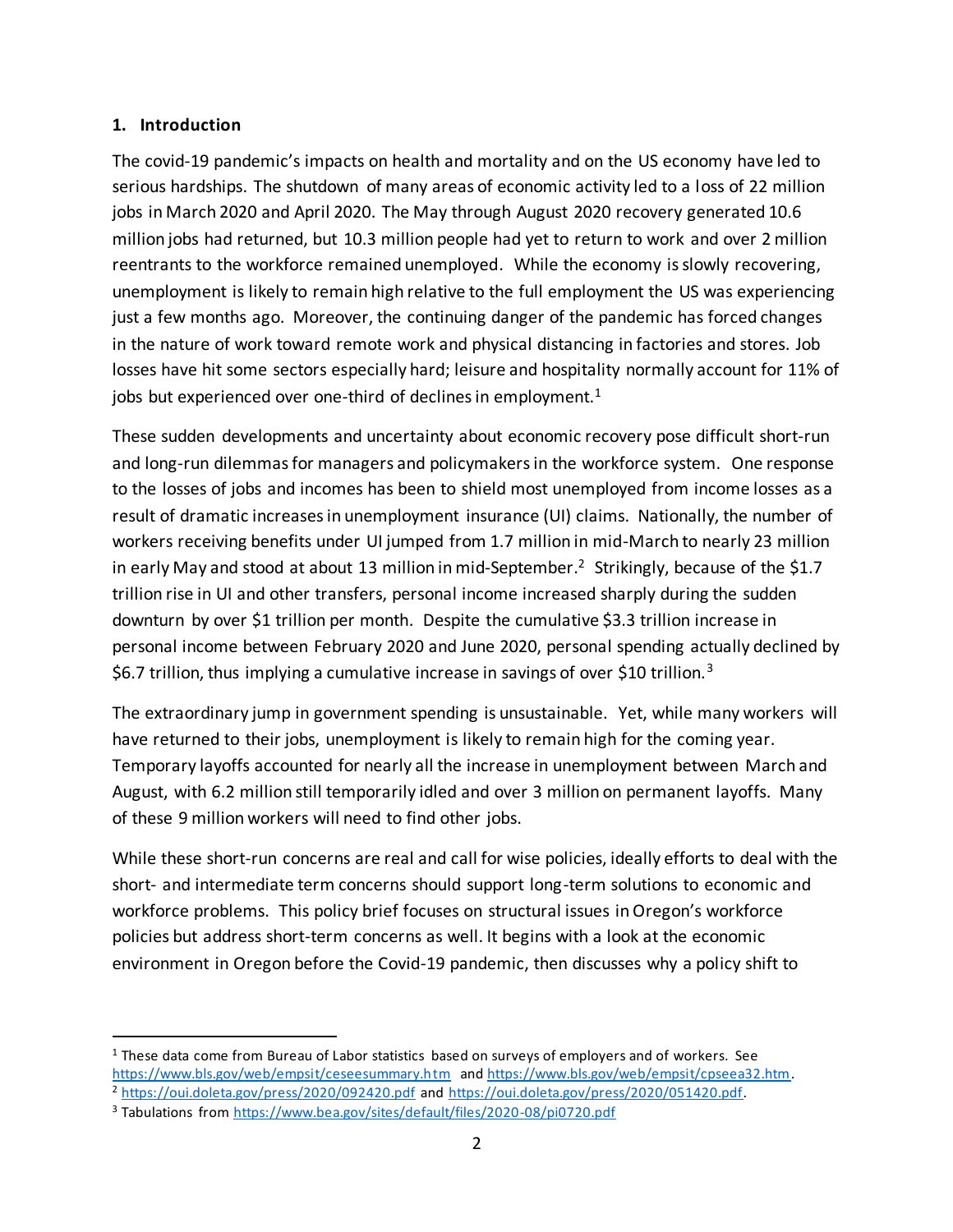expand apprenticeships can strengthen the economy while widening opportunity, then turns to concrete steps for expanding apprenticeship and finally draws some conclusions.

# **2. Oregon's Economic Environment, Jobs, and Education**

Job losses from the pandemic mirror those in the rest of the US, despite Oregon's relative success in having one of the lowest fatality rates among all states. The latest data from the Bureau of Labor Statistics (BLS) reveal that the number of unemployed more than quadrupled from about 70,000 in February to 314,000 in April before falling back to 158,000 in August. Although unemployment will no doubt decline further over the next few months, tens of thousands of Oregon workers are likely to remain unemployed until the pandemic recedes to very low levels. Employment in Oregon fell suddenly in April by 243,000 from over 2 million to almost 1.8 million. As of August 2020, employment remained 140,000 below the March 2020 levels.<sup>4</sup>

Prior to the pandemic (as of the four quarter of 2019), the patterns of jobs in Oregon resembled those in the rest of the country. About three of every five jobs were in six industries: health care, retail trade, manufacturing, construction, education, and accommodation-food services (see Table 1). Nearly one in four men worked in manufacturing and construction. Health and education industries employed about one-third of women workers. The growth in jobs between the fourth quarters of 2015 and 2019 ranges widely, though the largest two are health care and construction at 17% and 15% of all gains in employment.

The pattern of new hires differs from employment levels and gains in employment (see Table 2). Of all new hires, accommodation and food services, retail trade and administrative support and waste services are the largest, with about 15%, 11%, and 11% respectively. New hires in health care averaged about 10 percent of all new hires. Another way of looking at the data for placement opportunities is to examine new hires as a share of employment by industry. Such data incorporate turnover as well as employment growth. While agriculture, restaurants, art and recreation show high levels of new hires relative to employment, new hires are about 20% of jobs in construction, transportation and retail trade.

The 2019 earnings patterns by industry show expected variations as well as nearly 14% growth in money terms (see Table 3). A few indicators stand out, including substantial 17%+ earnings growth in utilities, construction, and information industries. In addition, the combined average monthly earnings for utilities, construction, manufacturing, and wholesale trade is nearly 90% of the level in the information industry.

<sup>4</sup> Se[e https://data.bls.gov/timeseries/LASST410000000000003.](https://data.bls.gov/timeseries/LASST410000000000003)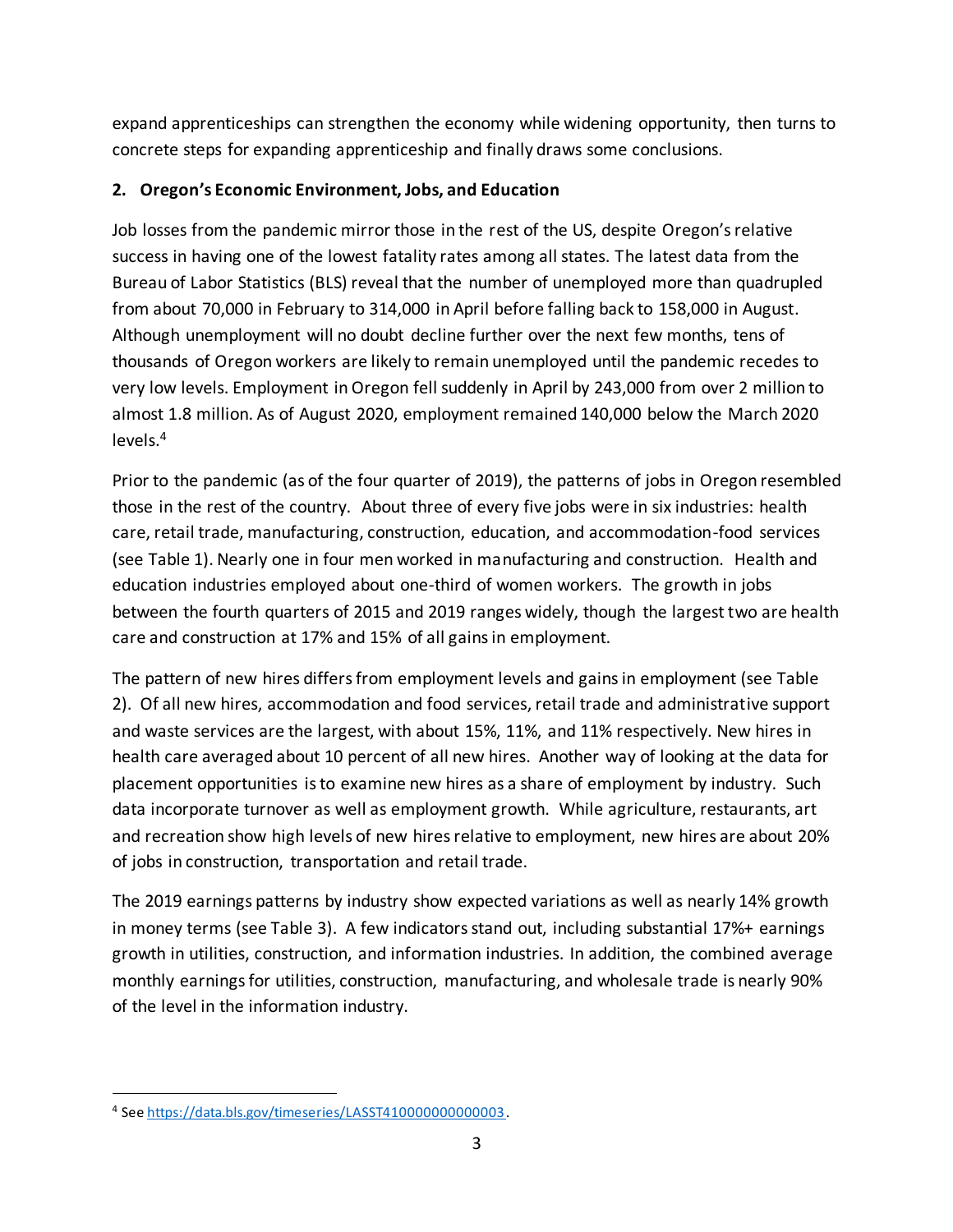Earnings by occupations vary widely as well. But, a separate analysis finds that most of the variation is within-occupations rather than between occupations. To the extent that earnings reflect productivity, the finding suggests considerable room for increasing worker earnings by raising their productivity within their current occupation.

Oregon's educational distribution is like the distribution in the rest of the country (see Table 4). Of individuals between the ages of 25 and 54, about one-half of 25-54-year-olds have only a high school diploma, some college, or an Associates' degree. Over one-third have completed a BA or higher degree and about one in seven lack even a high school diploma. Educational attainment is higher among women than men. About one in six men but only one in eight women lack a high school diploma.

Data on employability and occupational skills are generally lacking for Oregon and the US, yet workers with those capabilities and experience are likely to achieve higher earnings than the average for their educational group. One important way to gain employability and occupational skills is through apprenticeship. Evidence from Washington State and from a separate study indicates that learning skills through apprenticeship training can lead to substantially higher earnings for workers. Moreover, such workers are particularly valuable to employers and therefore less likely to face layoffs and more likely to be called back to work, if they are laid off.

# **3. The Case for Apprenticeship**

Apprenticeship training is a highly developed system for raising the skills and productivity of workers in a wide range of occupations, with demonstrated success abroad and scattered examples of success domestically. Apprentices are employees who have formal agreements with employers to carry out a recognized program of work-based and classroom learning as well as a wage schedule that includes increases over the apprenticeship period. Apprenticeship prepares workers to master occupational skills and achieve career success. Under apprenticeship programs, individuals undertake productive work for their employer; earn a salary; receive training primarily through supervised, work‐based learning; take academic instruction that is related to the apprenticeship occupation; and receive a certificate of completion.

Apprenticeships within the United States and elsewhere show how construction occupations can reach high wages and high productivity. The question is whether the model can be extended and attract firms to upgrade other occupations. Apprenticeship expansion holds the possibility of substantially improving skills and careers of a broad segment of the US workforce. Completing apprenticeship training yields a recognized and valued credential attesting to mastery of skill required in the relevant occupation. Apprenticeships are distinctive in enhancing both the worker supply side and the employer demand side of the labor market. On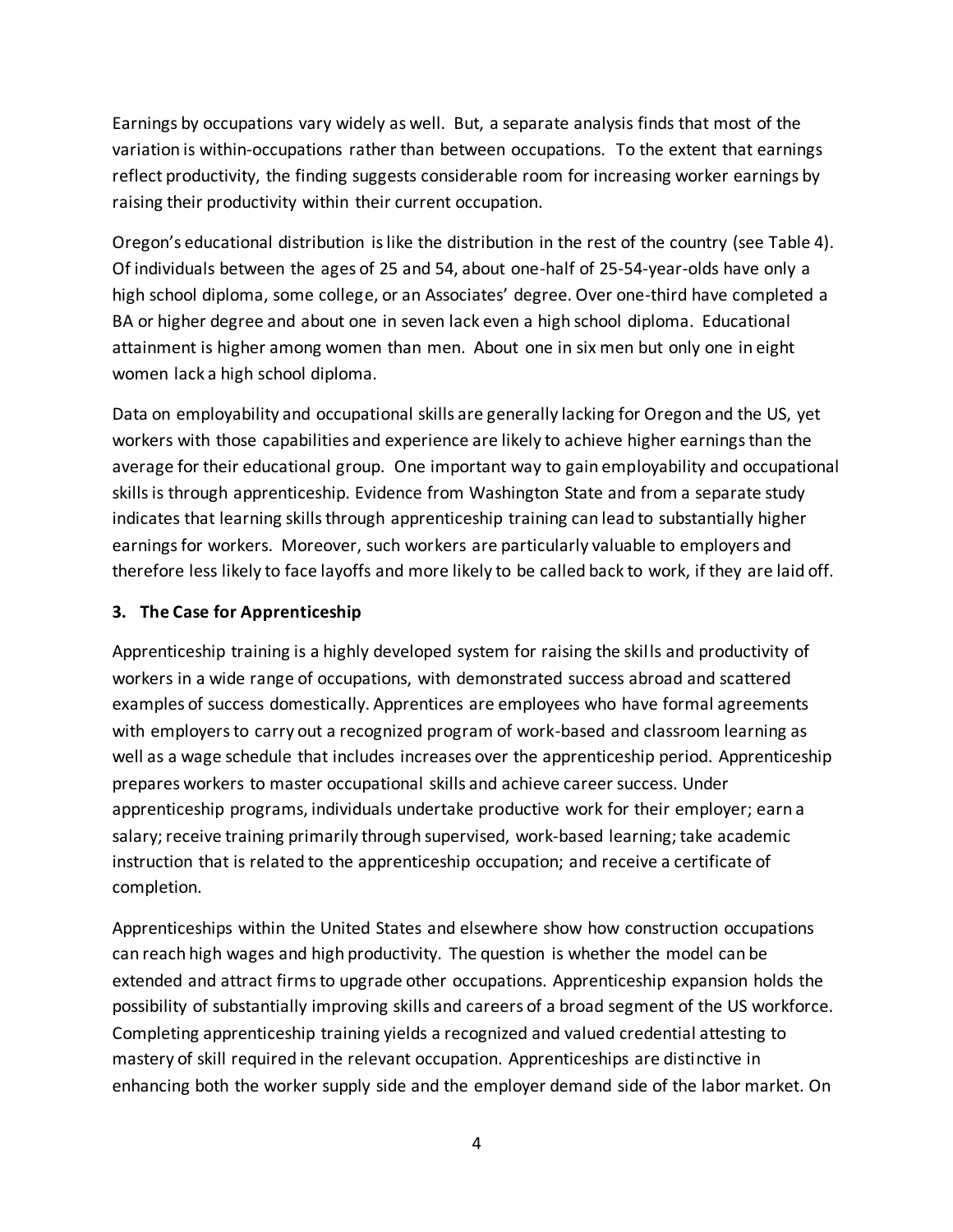the supply side, the financial gains to apprenticeships are strikingly high. Studies in the United States indicate that apprentices do not have to sacrifice earnings during their education and training and that their long-term earnings benefits exceed the gains they would have accumulated after graduating from community college (Hollenbeck 2008). The latest reports from the state of Washington show that the gains in earnings from various education and training programs far surpassed the gains to all other alternatives (Washington State Workforce Training and Education Coordinating Board 2014). These results are consistent another US study as well as with many studies of apprenticeship training in Europe, showing high rates of return to workers.

On the demand side, employers can feel comfortable upgrading their jobs, knowing that their apprenticeship programs will ensure an adequate supply of well-trained workers. Firms reap several advantages from their apprenticeship investments (Lerman 2017). They save significant sums in recruitment and training costs and reduced errors in placing employees, avoiding excessive costs when the demand for skilled workers cannot be quickly filled and knowing that all employees are well versed with company procedures. Because employers achieve positive returns to their investments in apprenticeship, the worker and the government can save significantly relative to conventional education and training (Muhlemann and Wolter 2014). A recent detailed study conducted by the US Department of Commerce and Case Western University (Helper et al. 2016) found 40% to 50% returns to two expensive apprenticeship programs.

Noneconomic outcomes are difficult to quantify, but evidence from Europe suggests that vocational education and training in general is linked to higher confidence and self-esteem, improved health, higher citizen participation, and higher job satisfaction (Cedefop 2011). These relationships hold even after controlling for income. An Australian study found that quality apprenticeships improve mental health (Buchanan, et al. 2016).

These earnings and noneconomic benefits come with far less government funding than other education and training approaches. The Washington State results find even from a narrow financial point of view—public spending in comparison to added taxes from the participants' long-term gains in earnings—the government return on apprenticeship spending is \$36 to \$1,

#### *Apprenticeships, Inequality, and Mobility*

Can apprenticeship improve on other efforts to reduce inequality and increase mobility? Expanding college is a common strategy, given the substantially higher earnings of BAs than of those with less education. However, large increases in US funding to expand college graduation rates led to increases in college degrees but no reduction in earnings differentials. Moreover, gains in college completion are weak among low-income and minority students. For example, at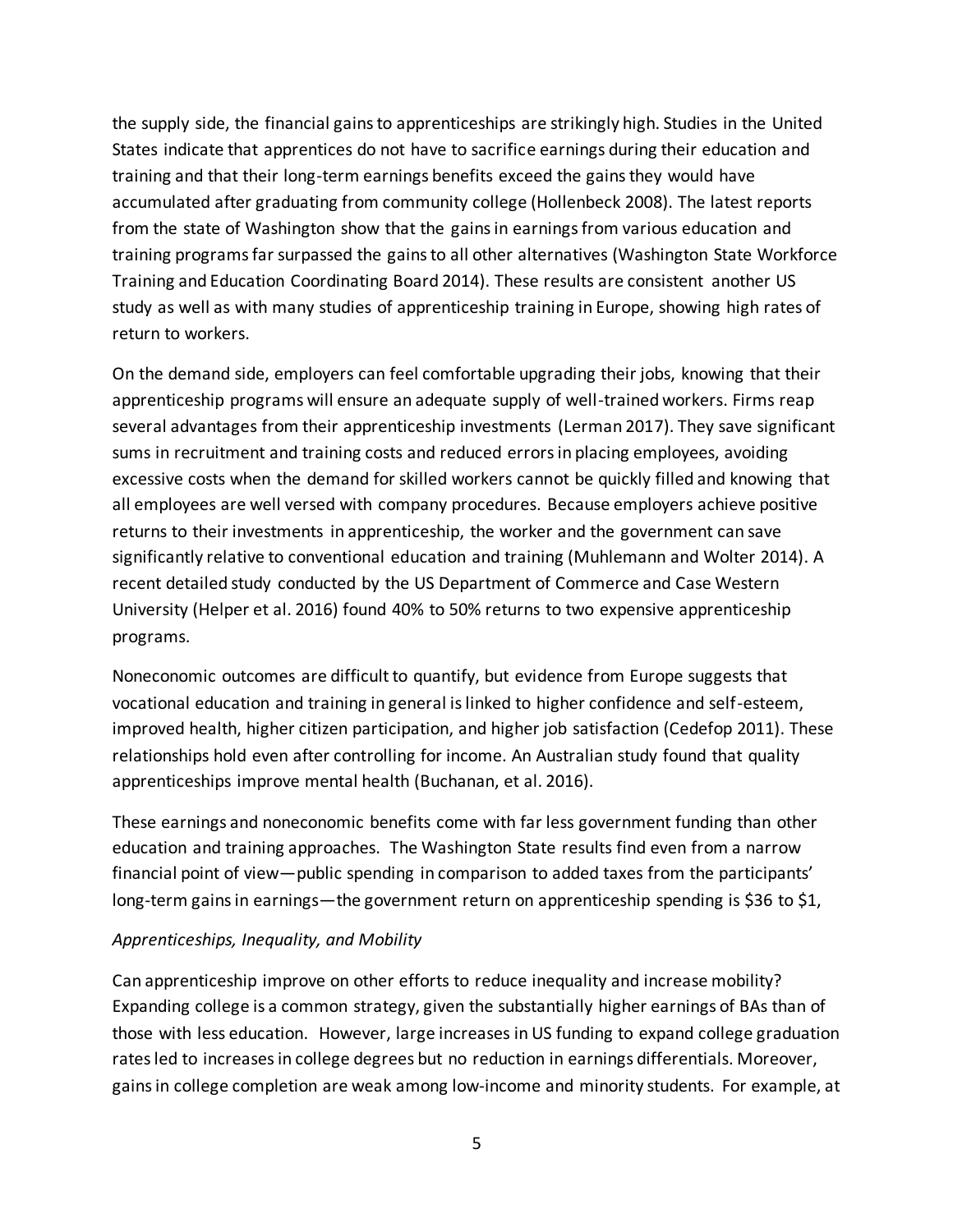a point six years after black students entered a two-year college, only about one in six had earned an associate's or bachelor's degree. The rates for low-income and Hispanic students were only slightly higher, at about 21 percent.

High college-dropout and low-completion rates, especially for males, are major drawbacks of the college expansion strategy. Community colleges have played a central role for policymakers in raising earnings opportunities for low- and middle-income students. Yet the results have proved wanting, given their high costs, low graduation rates, and frequent mismatches between what is taught and what employers require.

Expanding apprenticeship has far more potential to increase economic mobility. They provide much needed work experience and develop employability skills. Apprenticeship can stimulate increased engagement, learning, and the development and retention of skills valued in the job market. As researcher Robert Halpern (2009) discovered, "Apprenticeship provides experience that young people can acquire in no other way," as they work in disciplines that are interesting and new. The benefits extend to the development of young people. Youth apprenticeship helps young people develop independence and self-confidence through their ability to perform difficult tasks. By mastering tasks that other young people cannot, apprentices gain a strong sense of pride that a B– student is unlikely to feel when passing a test or even completing a paper. While apprentices are expected to demonstrate professionalism and care, they are not expected to be perfect. Youth try out new identities in an occupational arena and experience learning in a context of production, of making things.

Apprenticeships involve constructive adults in ways that make sense to young people. Adult mentors experienced in a field offer guidance but allow youth to make their own mistakes. Supervisors' monitoring helps apprentices focus on performing well at work and in the classroom. Unlike community colleges or high schools, where one counselor must guide hundreds of students, each mentor deals with only a few apprentices. Unlike typical part-time jobs, high school and college students in apprenticeships integrate what they learn on the job with what they learn in the classroom.

Because apprenticeships require far less of a financial investment than college for the worker, they are less risky, more likely to attract low-income students, and more likely to lead to valued occupational credentials. By offering a work-based instead of a classroom-based approach, apprenticeships are typically effective at training many workers who are unable to complete their studies at college and who might otherwise end up in low-wage jobs. Still another way apprenticeship can lower inequality is by influencing the distribution of jobs and job tasks. Researchers have found examples of firms producing the same good or service using technologies that generate more or fewer skilled jobs paying good wages.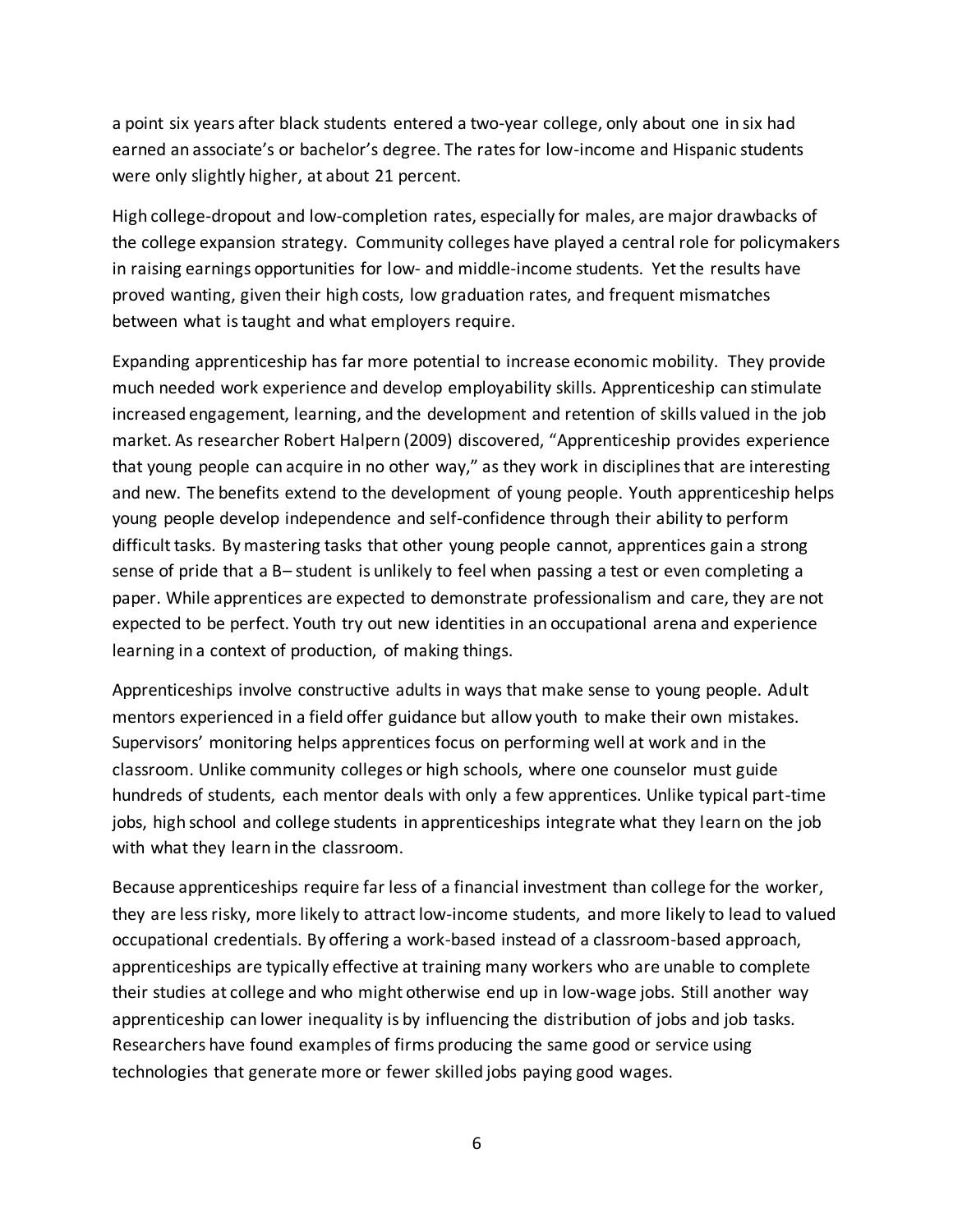#### *Apprenticeships in Oregon*

Like the rest of the US, apprenticeship currently plays only a minor role in helping Oregon workers enter rewarding careers. The Oregon Department of Labor reports 10,385 individuals undergoing apprenticeships today. Although this figure amounts to only 0.5% of the workforce, it represents nearly a doubling of apprenticeships from the 2014 level of 5,200 and a rate that is higher than most states.<sup>5</sup> At the same time, countries with robust apprenticeship systems engage about 2.5-3% of their work forces in apprentices, or about five to six times the Oregon level. Still, assuming apprenticeships last two to three years (2.5 years), the current level amounts to about 8% of a typical single year cohort. Moreover, apprentices in Oregon appear to penetrate the construction trades at a high level.

One reason for the low numbers in Oregon and other states is the minimal number of apprenticeships outside building trade and some manufacturing occupations. Recent activities have added IT support professional, network security administrator, and medical assistant occupations. But, the potential range of apprenticeship occupations is far wider than the Oregon's list of Apprenticeship Trades. (Using the term "Trades" indicates an emphasis on construction and selected manufacturing fields compared to the broader term, occupations).

Increasing the scale of apprenticeships in modern economies is certainly feasible. In recent years, England scaled their program from 150,000 to over 850,000 slots and today have welldeveloped occupational standards for over 500 apprenticeship occupations, ranging from accounting technician to insurance professional to landscape supervisor.<sup>6</sup> In the US, South Carolina scaled their program from about 3,000 to over 20,000 apprentices, almost double the Oregon rate per capita.<sup>7</sup> At the same time, South Carolina's apprentices are far more diverse than the US average, with black apprentices making up nearly 40 percent and women over 33 percent of all new apprentices (Kuehn 2017).

Because applicants already far exceed the number of apprenticeship slots, the key barrier to expansion is increasing apprenticeship openings offered by employers offer. Counseling young people about potential apprenticeships is a sensible complementary strategy to working with companies. But encouraging interest in apprenticeship could be counterproductive without a major increase in apprenticeship slots.

<sup>5</sup> Se[e https://www.dol.gov/agencies/eta/apprenticeship/about/statistics.](https://www.dol.gov/agencies/eta/apprenticeship/about/statistics)

<sup>6</sup> <https://www.instituteforapprenticeships.org/apprenticeship-standards/?>

<sup>7</sup> <https://www.dol.gov/agencies/eta/apprenticeship/about/statistics>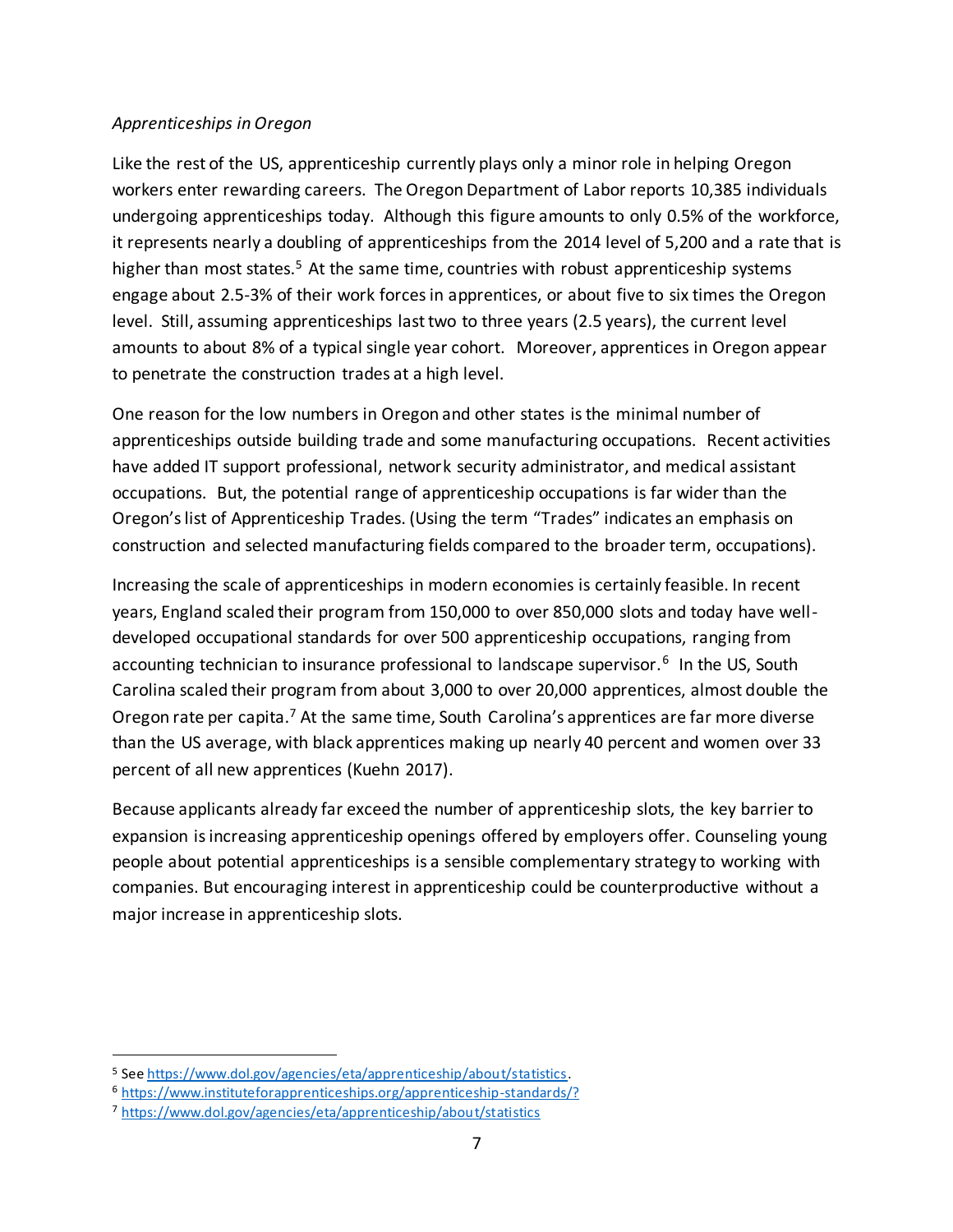#### 4. **Approach to Apprenticeship Expansion**

Stimulating employers to adopt apprenticeship as a primary talent development approach is the best way, perhaps the only way, to expand apprenticeship. But how best can Oregon do so?

#### **I recommend six steps to scale Oregon apprenticeship.**

### *Occupational Frameworks*

Like 25 other state agencies, Oregon's Bureau of Labor and Industries registers and supports apprenticeship programs. One part of this task is to examine applications for new apprenticeship sponsors to determine the adequacy of their skill frameworks and their ability to comply with other requirements, including Equal Opportunity provisions. In many states the regulatory process requires a consideration of occupational standards (called work process schedules) on an individualized basis and can slow the process by which employers start programs and hire apprentices. The current US "registered apprenticeship" system is having individual companies or other sponsors (such as unions) that wish to register their programs to supply their own skill frameworks and curriculum.

In contrast, nearly all countries with robust apprenticeship systems create occupational frameworks for apprenticeship that all employers training in the relevant occupation mainly follow, with modest additions relating to their own organization. Countries vary in their approaches, but all rely on the cooperation of the public and private sectors. The Institute for Apprenticeship in England recently began operating, with the responsibility to oversee skill frameworks initially created by leading employers using the occupation.

Oregon could incorporate sets of skill frameworks that would serve as a kind of "safe harbor" standards, such that any employer adopting such frameworks would have a fast track for approval. Such standards could be widely publicized for employers, potential apprentices, and workforce organizations. Under a contract from the US Department of Labor, the Urban Institute has been publishing competency-based occupational frameworks for apprenticeships in several occupations. State and local workforce agencies can benefit from information on apprenticeable occupations displayed in convenient form at the enhanced website operated by the US Office of Apprenticeship [\(www.apprenticeship.g](http://www.apprenticeship./)ov).

# *Establish an Oregon Apprenticeship Brand*

One approach used by South Carolina and now beginning in Kentucky is branding the state's apprenticeship program. When South Carolina began its expansion efforts, officials decided to create a brand—Apprenticeship Carolina— that gave apprenticeship a local flavor. Oregon could do so as well.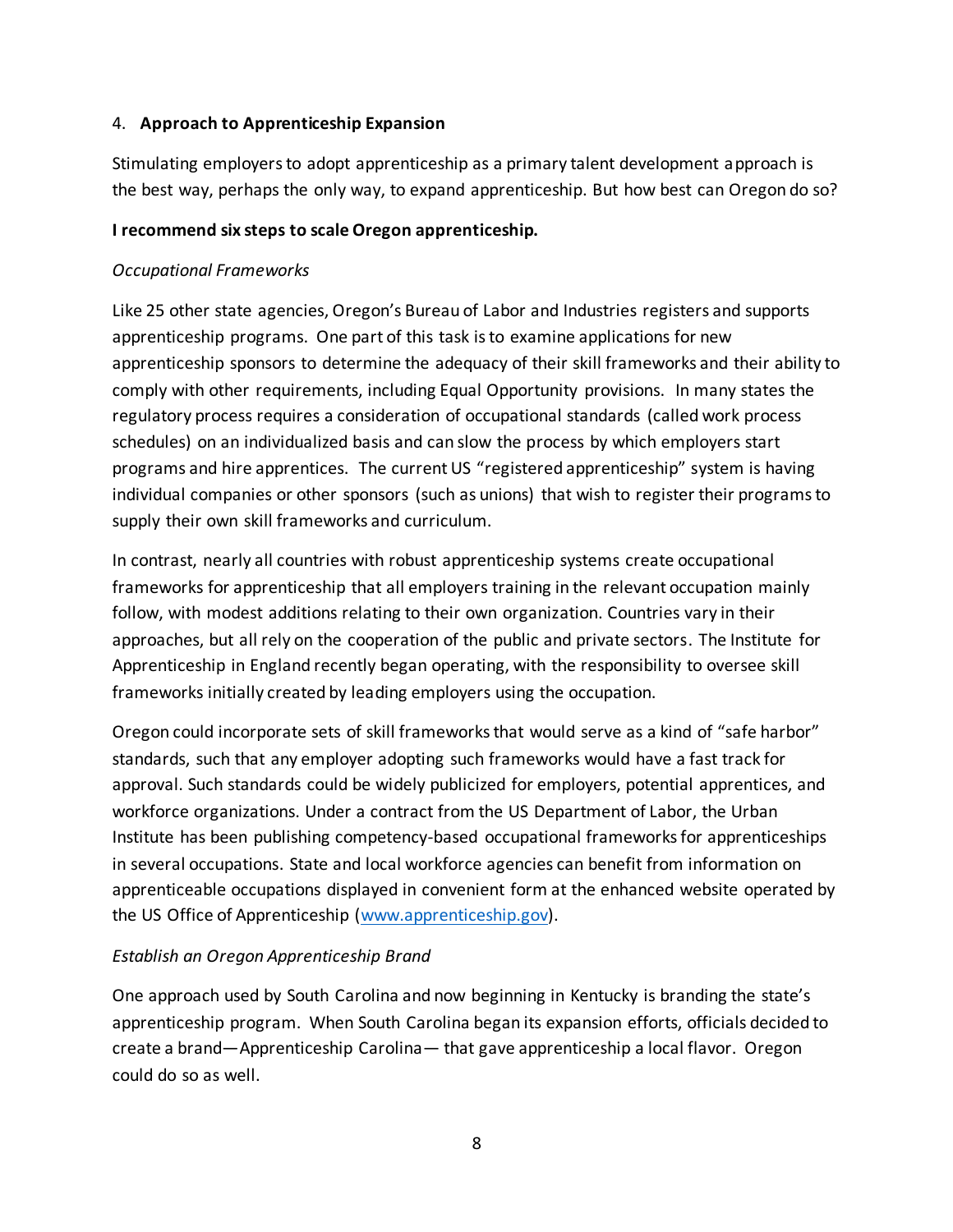# *Selling and Organizing Apprenticeships*

Branding and transparent occupational frameworks will not suffice without a well-developed system for selling and organizing apprenticeships. An employer convinced by an advertisement must have a place to call to learn about and implement an apprenticeship in the organization.

The success of South Carolina in selling and organizing apprenticeships depended using individuals who understand business, who are engaging, who had worked in companies, ideally the business services industry, and who knew how to develop and manage relationships. The expansion of apprenticeship should involve reaching broad industry sectors, including advanced manufacturing, health care, and information technology. It can draw on business services staff from Workforce Innovation and Opportunity Act (WIOA) agencies to cooperate and gain the skills required to work with businesses to diagnose their skill demands, including what they see as an ideal set of skills they want workers to master, and how apprenticeship can play a role in achieving results.

# *Promoting Group Sponsorship*

Encouraging industry associations, community colleges, high schools, staffing firms and other organizations to become group apprenticeship sponsors can help scale apprenticeship by making it easy for employers to adopt apprenticeships. The paperwork and other administrative burdens on employers can be reduced substantially. Employers need only sign an employer acceptance agreement that commits them to following the guidelines and training procedures specified in the registration document and the associated work process schedules. In Iowa, over 17 high schools are registered apprenticeship sponsors (Marotta, Boren and San Miguel 2020), as are some high schools in Tennessee. An insurance association in Kentucky as well as at least one Kentucky community college both serve as apprenticeship sponsors. Selected industry associations have become sponsors, such as the Wireless Infrastructure Association.

# *Support for Off-Job Learning*

One can make a strong case for the training firm not having to fund the off-job learning in an apprenticeship. The skills learned in the off-job courses are general that the worker's added productivity can be applied not only to the current employer but to many other employers. For this reason, the employer cannot recoup the provision of this general training. The worker gains the benefit, but the government shares the worker's gain in the form of higher taxes and reduced transfers. On the practical side, the government already funds a significant share of the costs of courses aimed at teaching occupational skills but does so in a way that is far less cost efficient than apprenticeship.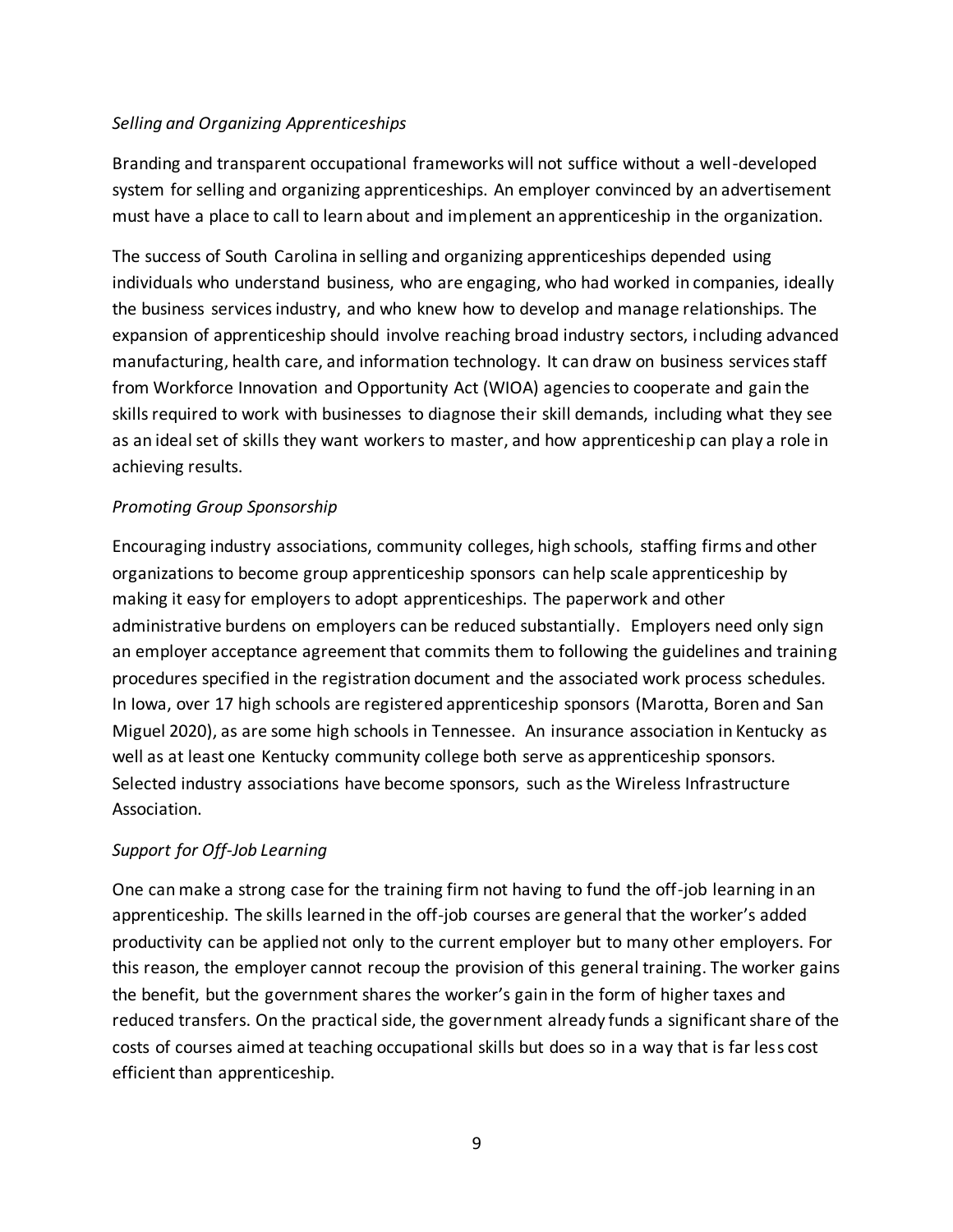Oregon colleges could reap savings from this approach, since every apprenticeship slot stimulated by an already funded college or training organization increases the work-based component of training borne by the employer and reduces the classroom-based component often borne by government. Fourteen states, including Washington State, already provide some sort of tuition assistance.

Another possibility is to expand youth apprenticeship substantially and use existing high school–based career and technical education (CTE) programs to finance off-job learning. Since high school CTE course are already financed as an entitlement, the funds to complement workbased learning in apprenticeships would be readily available. Career academies and CTE schools already include classroom-related instruction and sometimes work with employers to develop internships.

Allowing the use of WIOA, Perkins Act dollars, college scholarship funding and direct state funding of colleges to pay for at least the classroom portion of a registered apprenticeship program makes perfect sense as well. The returns on investments in community colleges are far lower than the returns to apprenticeship.

# *Enhanced Mentoring and Train the Trainer Initiatives*

Apprenticeships have a higher average completion rate than community colleges, but the rates hover around 45-50%. One way of raising these rates as well and quality of apprenticeships is to upgrade the ability of mentor/trainers. A trainer must be able to: foster a motivating learning environment, select training methods and materials appropriate to the target group and deploy them in specific situations, support apprentices with learning difficulties through customized training design and counseling, and to ensure apprentices gain competence in all the relevant tasks. In Germany, anyone who wishes to serve as a trainer in the apprenticeship system must demonstrate both technical qualifications and appropriate personal attributes.

The United States lacks any formal system for insuring trainers of apprentices have the requisite skills and personal attributes to perform well. Oregon could pioneer such an effort, especially with new apprenticeship programs.

# **Immediate Steps During Covid-19**

# *Increased Preparation in Academic Skills*

Many workers lack the basic math and reading skills necessary to increase productivity and earn good wages. The latest data document low and stagnant levels of literacy, numeracy, and digital problem-solving; 27 percent of employed workers were unable to solve a problem with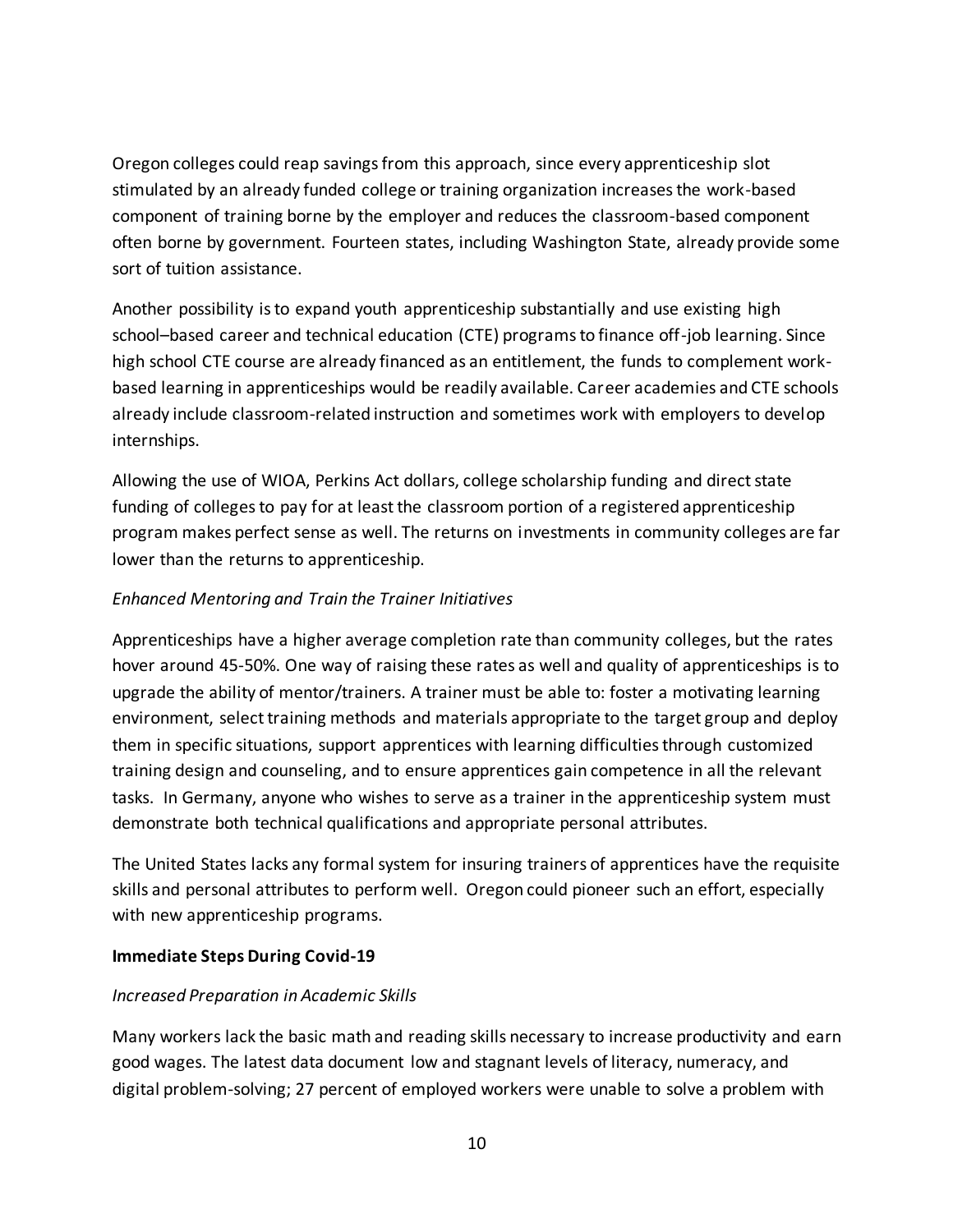common decimals and fractions. In the service sector, where job losses are enormous, 74 percent of employees have low numeracy skills.

One approach to preparing workers for the post-Covid environment is to link efforts at learning with bonus unemployment insurance. Workers receiving unemployment assistance would qualify for incentive payments to increase their generic skills and for funding to help them access necessary e-learning tools, educational videos, and mentoring. The financial incentives to workers would be performance-based and aim to replace a higher share of lost earnings than the 50 percent level often provided by UI.

Oregon agencies administering UI would invite recipients to participate in a learning program (in math, reading, digital skills, or language) in return for a supplement to their weekly payments. State and local education agencies would receive federal funding to mount online programs to raise reading and math skills. These agencies could mount programs themselves or contract out the services. Oregon's state education department would oversee the curriculum to ensure it fits with the goals of the program.

Existing resources include many free online tools and videos from organizations such as Khan Academy, Alison, Mooc.org, Smartly, Mobi, Adobe Education Exchange, Udemy, and Grow with Google.

UI recipients receiving a 50 percent replacement rate could top up their payments to 80–85 percent of prior earnings. The relevant agency would pay the supplements monthly or biweekly so long as recipients demonstrate active participation and progress toward goals. Welleducated unemployed people would be invited to learn mentoring skills and subsequently receive payments to help workers increase their generic skills. Another on-line initiative would focus on increasing awareness of a variety of occupational options available now or in the near future.

# *Identify and Promote Virtual Apprenticeship Options*

Oregon could partner with selected public and private employers to create virtual apprenticeships to advance skills. Creating public sector apprenticeships would be an especially valuable effort not only for the programs themselves but also in demonstrating to private employers the state's willingness to make the effort to start programs. UI recipients, others not working, and low-wage workers could have priority in applying for these apprenticeships. State grants could provide performance-based funding to intermediaries and employer sponsors that stimulate apprenticeships using online learning.

Virtual apprenticeships show promise for several occupations, including medical coding, medical transcription, pharmacy techs, cyber technicians, software development, and even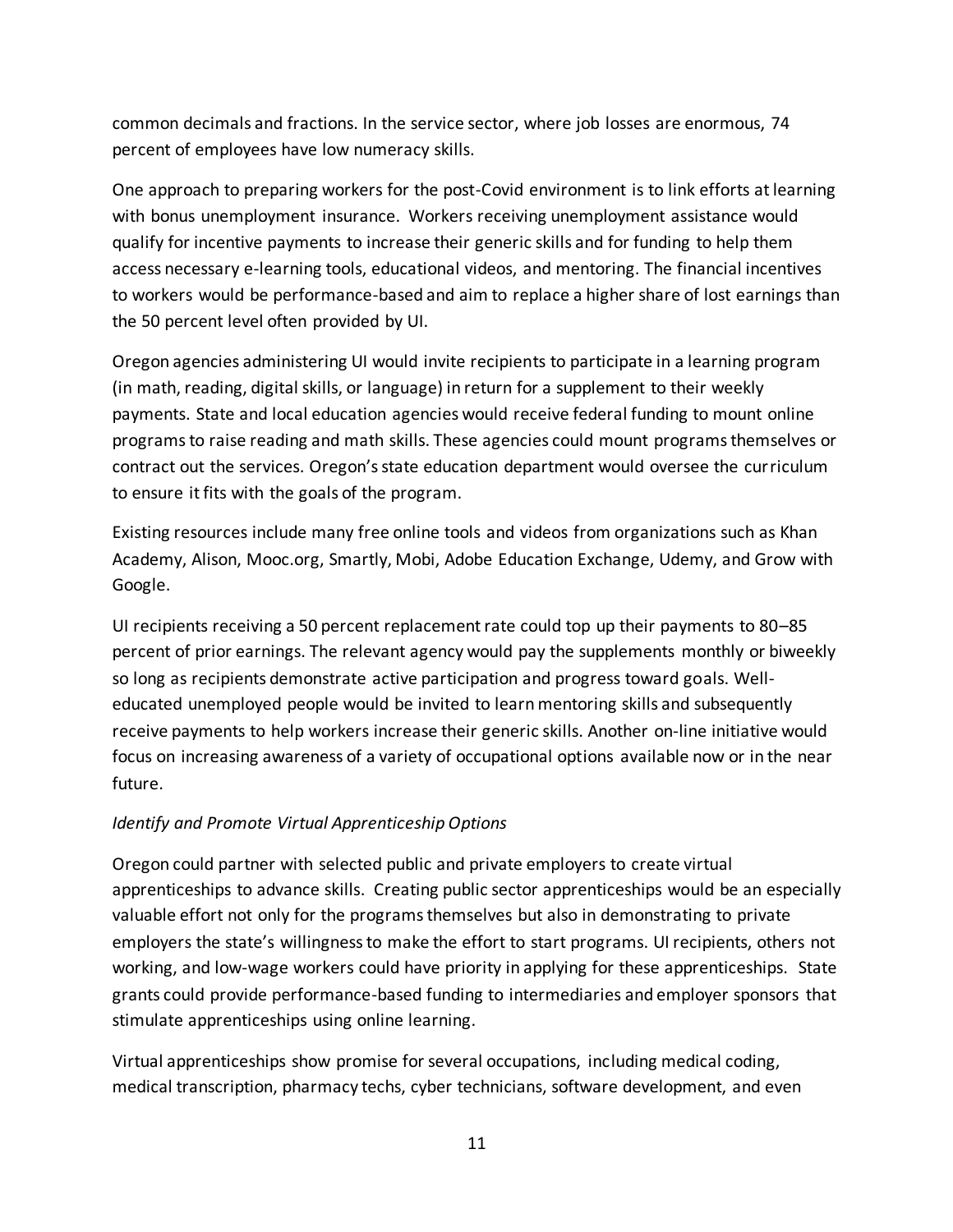insurance sales brokers. Competency-based occupational frameworks to ease program design and judge how well participants attain necessary skills are already available for several of these fields. To provide opportunities to use online platforms for the off-job related instruction component of apprenticeships, the national Office of Apprenticeship is collecting a range of industry-specific online resources and collecting best practices in virtual apprenticeships. OA has been encouraging the use of online instruction during this period based on its recently released Bulletin 2020-51.

Currently, two providers of virtual learning linked to apprenticeship look promising. One is TRANSFRVR, [\(https://www.transfrvr.com/](https://www.transfrvr.com/) ), a company that develops Virtual Reality (VR) modules for apprenticeships and other types of training. The company has experience with apprenticeship programs and is undertaking extensive work in Alabama for Lockheed Martin and Alabama community colleges. These two links illustrate some of their work with VR modules. Although I do not have in-depth information about these efforts, I understand the main costs for setting up a specific program are fixed costs (about \$10,000 per program), but the cost per apprentice would decline rapidly with the number of apprentices. The programs include assessments of prospective apprentices. By beginning a pre-apprenticeship with such modules, potential apprentices can determine their interests and employers can access a pool of apprentice applicants with the initial experience and interest that make them more likely to succeed. Here are links to short videos illustrating the VR training modules.

# https://youtu.be/ dz9VLhtbTs and <https://youtu.be/0stGgpBcclQ>

Another example of a company providing virtual training for apprenticeship is Interplay Learning [\(www.interplaylearning.com](http://www.interplaylearning.com/)). This company focuses on skill trades, using a sequence of video segments to help apprentices gain confidence in performing various tasks and shorten the time required for hands-on activities demonstrating competence. The costs per apprentices for tailoring the material to an apprentice program is quite low.

These and presumably other uses of VR and video are likely to improve the match between those interested in an apprenticeship and apprenticeship openings, to allow some of the training to take place remotely and thus more safely in today's environment, and to shorten the process by which apprentices gain competency in their occupations.

# *Examples of Target Occupations for Expanding Apprenticeship*

Choosing specific occupations to target for apprenticeship is hazardous since it is difficult to predict employer demand. Still, as Joseph Fuller and Matthew Sigelman (2017) point out, many occupations for which apprenticeship training makes sense are going to require new skilled workers. IT jobs will continue to expand, especially in areas of cybersecurity and IT technician positions. Health care industries will continue to demand medical assistants, medical records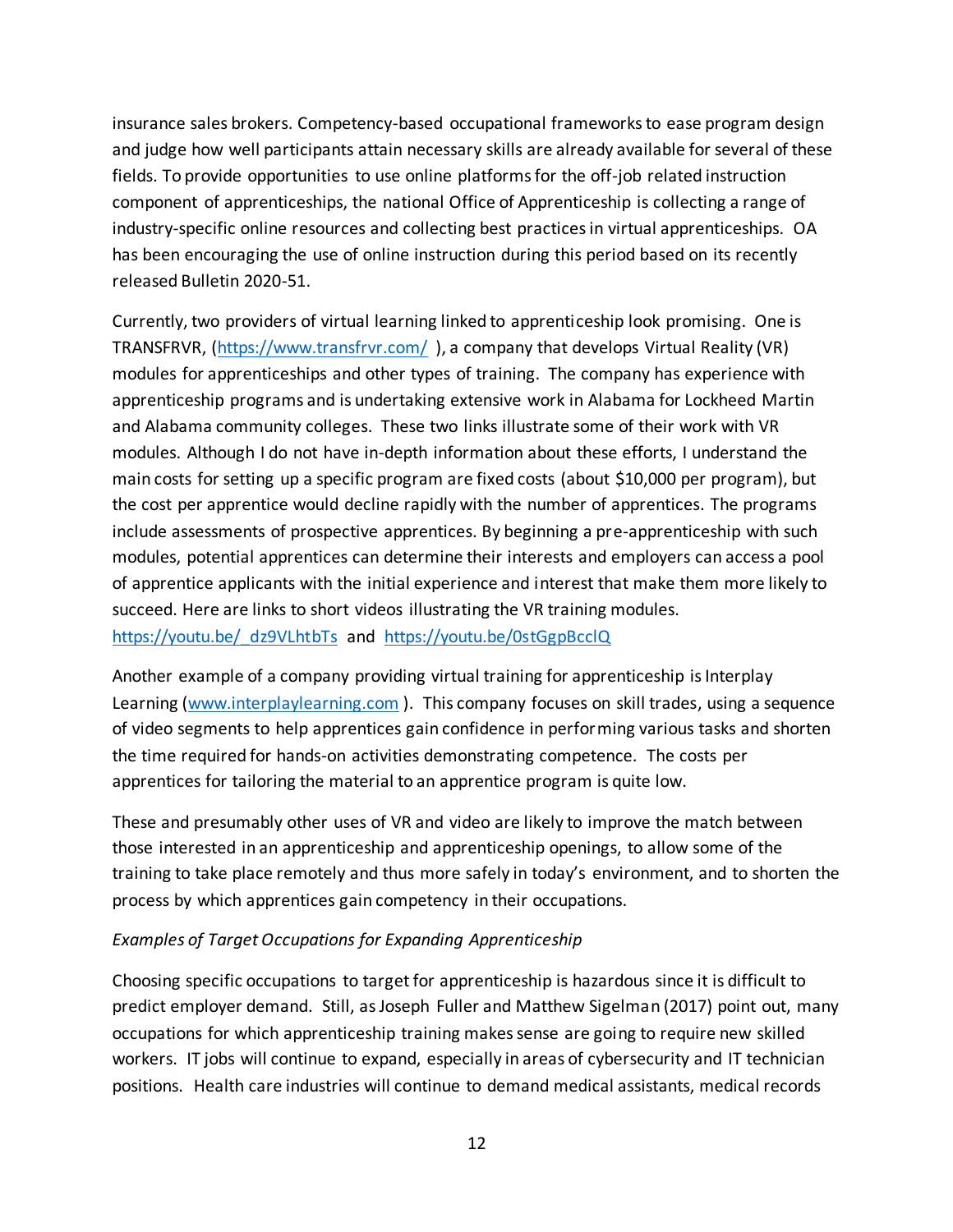technicians, and hospital technicians. Mid-level managerial skills in specific fields will remain important. Workers laid off from leisure/hospital industries represent the larger group of job losers. Although one can point to fields with jobs that require similar skills, including customer service positions and health care, Oregon should be opportunistic in seeking jobs and careers in which employers are willing to invest. As noted above, Oregon's state and local governments can assist in this process by funding intermediaries to sell and organize apprenticeships and other work-based learning opportunities, ensure funding is available for off-job learning, and increase awareness among the unemployed and other job seekers about the range of opportunities becoming available.

#### **Conclusions**

Prior to the shutdowns required to respond to the Covid-19 pandemic, Oregon was experiencing full or near full employment, with unemployment rates of only 3.3-3.5%. As of August 2020, Oregon's unemployment rate stood at 7.7%, below California's 11.4% but still double the pre-Covid rate. As the economic recovery proceeds, many employers will be looking to rehire workers and to find new workers for their operations. The transitions, especially to new workers, affords Oregon with the opportunity to encourage employers to build skills through a public-private initiative to expand apprenticeship. At the same time, over 90 percent of jobs have continued, but the pandemic may have influenced employers to perform more tasks online and increase the online component of what workers do. In any event, since upgrading skills and earnings will remain key goals for Oregon, expanding apprenticeship can make a major contribution to policy.

This paper recommends several feasible steps that can help achieve these goals. In doing so, it would make sense for Oregon to goals for expanding apprenticeship over the next 1-5 years and for widening the scope of Oregon's apprenticeship efforts. Currently, the Oregon Department of Labor reports 10,385 individuals in registered apprenticeships or about 0.5% of employment. There are probably a number of unregistered apprenticeships of reasonable quality as well. Were Oregon to reach 2.5% of its workforce in apprenticeship, apprentices would number over 48,000. This is a solid long-term goal, given that such a share is common in countries with advanced economies and robust apprenticeship programs. A good interim goal could be to double the existing number of apprenticeships to about 20,000 or just over 1% of the workforce.

Alongside its expansion agenda and over the coming years, Oregon could undertake a set of initiatives to widen the capacity of the system to provide online learning for the related instruction in apprenticeships, to enhance the quality of mentoring, to increase completion rates, and ultimately, to build a system of third-party assessments of apprentices and apprenticeship programs.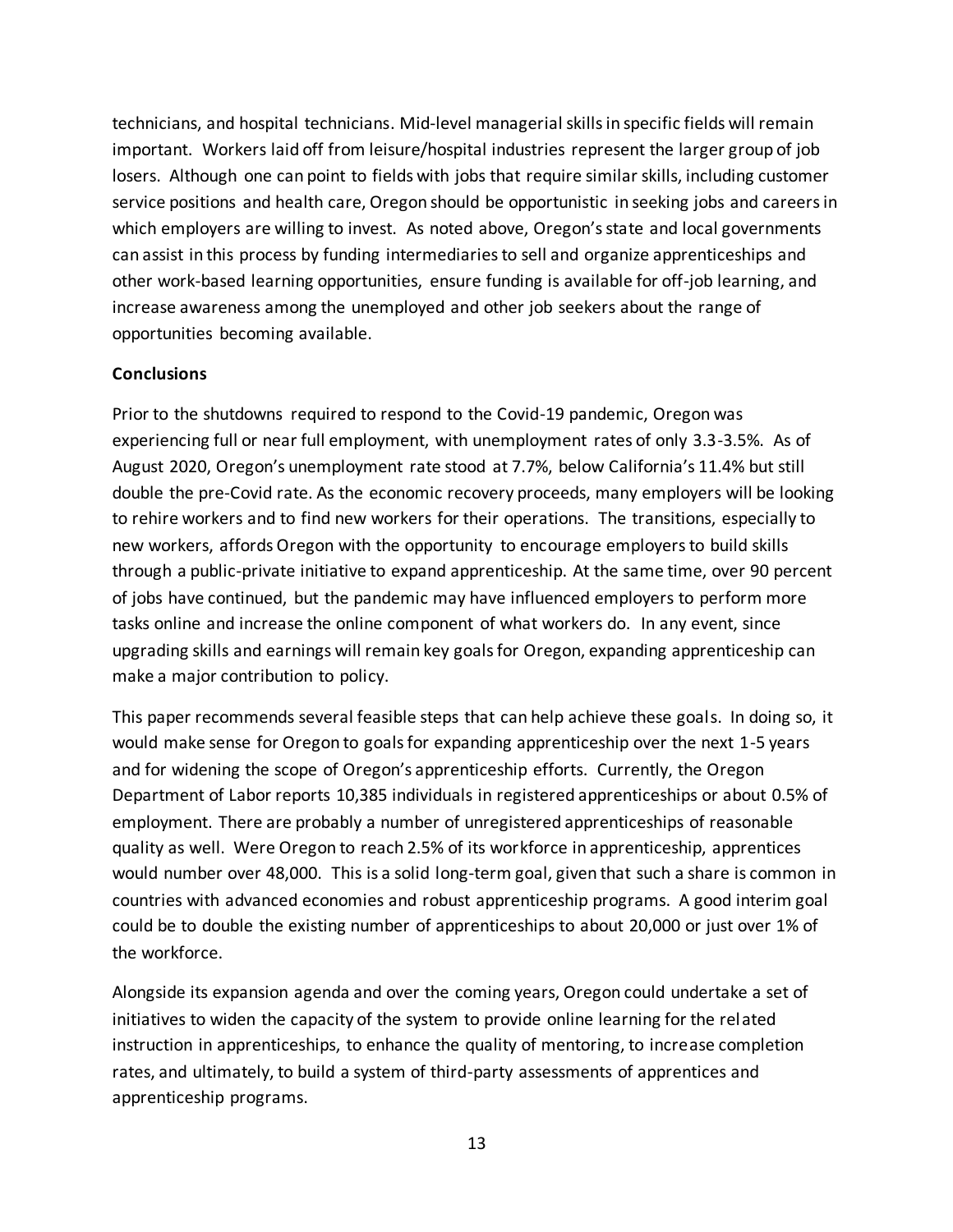Although these steps represent an ambitious agenda, evidence suggests they are quite feasible. With such an effort, Oregon employers will likely follow their counterparts in other countries, create a significant number of apprenticeship slots, and realize gains in recruitment, workforce quality, and improved productivity. Institutional change will take time but will increase the earnings of workers in middle-skill jobs, widen access to rewarding careers, enhance occupational identity, and expand the middle class.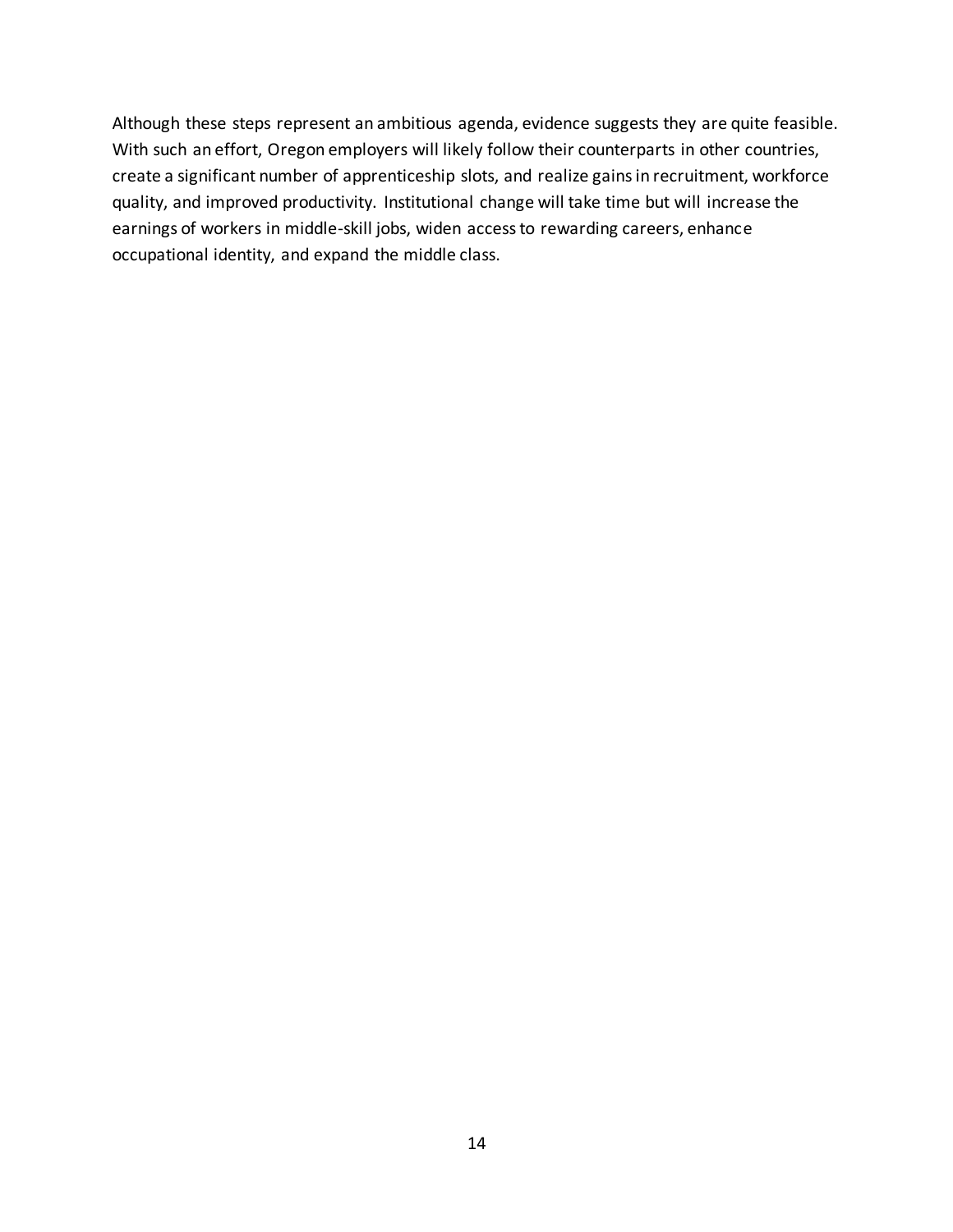|                                                                                            | 4th Quarter 2019 |         | Job<br>Growth,<br>2015-2019 | % of new<br>jobs |
|--------------------------------------------------------------------------------------------|------------------|---------|-----------------------------|------------------|
|                                                                                            | Number           | Percent | Number                      | Percent          |
| Agriculture, Forestry, Fishing and Hunting                                                 | 54,493           | 2.8%    | 5,980                       | 3.8%             |
| Mining, Quarrying, and Oil and Gas Extraction                                              | 1,959            | 0.1%    | 167                         | 0.1%             |
| <b>Utilities</b>                                                                           | 7,734            | 0.4%    | 445                         | 0.3%             |
| Construction                                                                               | 117,439          | 6.1%    | 23,978                      | 15.4%            |
| Manufacturing                                                                              | 193,528          | 10.0%   | 7,847                       | 5.1%             |
| <b>Wholesale Trade</b>                                                                     | 75,827           | 3.9%    | 2,244                       | 1.4%             |
| <b>Retail Trade</b>                                                                        | 206,216          | 10.7%   | 4,359                       | 2.8%             |
| <b>Transportation and Warehousing</b>                                                      | 71,498           | 3.7%    | 13,741                      | 8.8%             |
| Information                                                                                | 38,995           | 2.0%    | 3,046                       | 2.0%             |
| Finance and Insurance                                                                      | 57,655           | 3.0%    | (163)                       | $-0.1%$          |
| Real Estate and Rental and Leasing                                                         | 30,552           | 1.6%    | 3,762                       | 2.4%             |
| Professional, Scientific, and Technical Services                                           | 101,552          | 5.2%    | 11,908                      | 7.7%             |
| Management of Companies and Enterprises<br>Administrative and Support and Waste Management | 51,261           | 2.6%    | 5,022                       | 3.2%             |
| and Remediation Services                                                                   | 107,058          | 5.5%    | 3,199                       | 2.1%             |
| <b>Educational Services</b>                                                                | 161,031          | 8.3%    | 8,189                       | 5.3%             |
| Health Care and Social Assistance                                                          | 280,654          | 14.5%   | 26,482                      | 17.0%            |
| Arts, Entertainment, and Recreation                                                        | 32,415           | 1.7%    | 3,833                       | 2.5%             |
| <b>Accommodation and Food Services</b>                                                     | 188,552          | 9.7%    | 15,459                      | 10.0%            |
| Other Services (except Public Administration)                                              | 82,280           | 4.3%    | 11,809                      | 7.6%             |
| <b>Public Administration</b>                                                               | 74,924           | 3.9%    | 4,034                       | 2.6%             |
| Total                                                                                      | 1,935,623        | 100.0%  | 155,341                     | 100.0%           |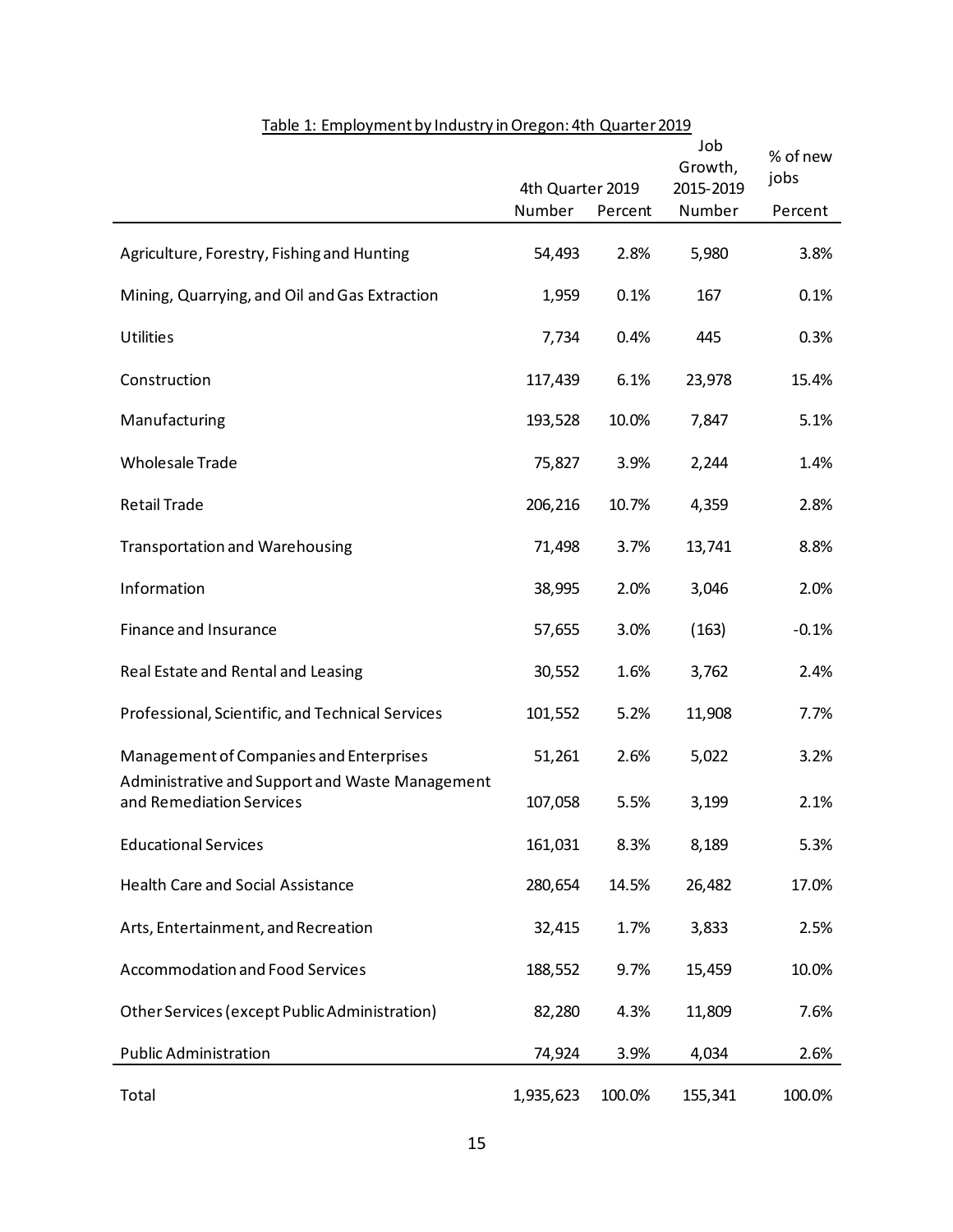|                                                  |         | Percent      | <b>New</b> |
|--------------------------------------------------|---------|--------------|------------|
|                                                  | Number  | of New       | Hires as   |
|                                                  |         | <b>Hires</b> | % of Jobs  |
| Agriculture, Forestry, Fishing and Hunting       | 32,057  | 8.9%         | 58.8%      |
| Mining, Quarrying, and Oil and Gas Extraction    | 225     | 0.1%         | 11.5%      |
| Utilities                                        | 441     | 0.1%         | 5.7%       |
| Construction                                     | 24,405  | 6.8%         | 20.8%      |
| Manufacturing                                    | 21,371  | 6.0%         | 11.0%      |
| <b>Wholesale Trade</b>                           | 8,491   | 2.4%         | 11.2%      |
| <b>Retail Trade</b>                              | 40,093  | 11.2%        | 19.4%      |
| <b>Transportation and Warehousing</b>            | 14,704  | 4.1%         | 20.6%      |
| Information                                      | 6,387   | 1.8%         | 16.4%      |
| Finance and Insurance                            | 5,668   | 1.6%         | 9.8%       |
| Real Estate and Rental and Leasing               | 4,689   | 1.3%         | 15.3%      |
| Professional, Scientific, and Technical Services | 13,758  | 3.8%         | 13.5%      |
| Management of Companies and Enterprises          | 4,552   | 1.3%         | 8.9%       |
| Administrative and Support and Waste Management  |         |              |            |
| and Remediation Services                         | 40,516  | 11.3%        | 37.8%      |
| <b>Educational Services</b>                      | 18,780  | 5.2%         | 11.7%      |
| <b>Health Care and Social Assistance</b>         | 37,526  | 10.5%        | 13.4%      |
| Arts, Entertainment, and Recreation              | 10,068  | 2.8%         | 31.1%      |
| <b>Accommodation and Food Services</b>           | 53,961  | 15.1%        | 28.6%      |
| Other Services (except Public Administration)    | 14,642  | 4.1%         | 17.8%      |
| <b>Public Administration</b>                     | 5,845   | 1.6%         | 7.8%       |
| Total                                            | 358,176 | 100.0%       | 18.5%      |

### Table 2: Annual New Hires in 2019 in Oregon by Industry Sector

Source: Quarterly Workforce Indicators, U.S. Bureau of the Census.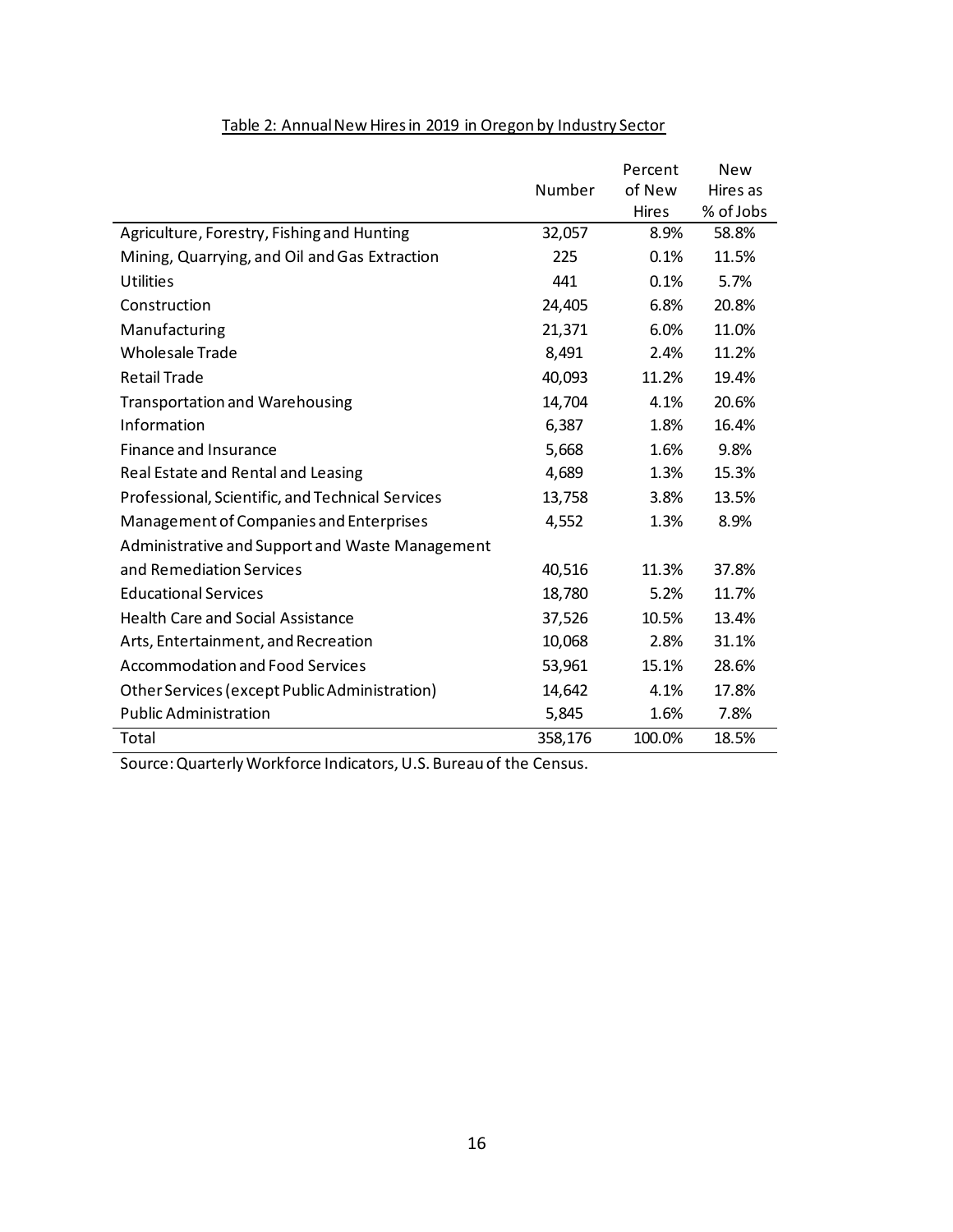|                                                     | 2015: Q1-<br>Q3 average | 2019: Q1-<br>Q <sub>3</sub><br>average | % Change<br>in nominal<br>terms |
|-----------------------------------------------------|-------------------------|----------------------------------------|---------------------------------|
| Agriculture, Forestry, Fishing and Hunting          | \$2,893                 | \$3,212                                | 11.0%                           |
| Mining, Quarrying, and Oil and Gas Extraction       | 4,399                   | 5,052                                  | 14.9%                           |
| <b>Utilities</b>                                    | 6,605                   | 7,740                                  | 17.2%                           |
| Construction                                        | 4,378                   | 5,165                                  | 18.0%                           |
| Manufacturing                                       | 5,339                   | 5,892                                  | 10.4%                           |
| <b>Wholesale Trade</b>                              | 5,371                   | 6,171                                  | 14.9%                           |
| <b>Retail Trade</b>                                 | 2,570                   | 2,921                                  | 13.6%                           |
| <b>Transportation and Warehousing</b>               | 3,655                   | 4,153                                  | 13.6%                           |
| Information                                         | 5,676                   | 7,019                                  | 23.7%                           |
| Finance and Insurance                               | 6,246                   | 7,178                                  | 14.9%                           |
| Real Estate and Rental and Leasing                  | 3,304                   | 4,126                                  | 24.9%                           |
| Professional, Scientific, and Technical Services    | 5,802                   | 6,653                                  | 14.7%                           |
| Management of Companies and Enterprises             | 8,124                   | 8,101                                  | $-0.3%$                         |
| Administrative and Support and Waste Management and |                         |                                        | 17.6%                           |
| <b>Remediation Services</b>                         | 2,916                   | 3,428                                  |                                 |
| <b>Educational Services</b>                         | 3,839                   | 4,413                                  | 15.0%                           |
| <b>Health Care and Social Assistance</b>            | 4,056                   | 4,540                                  | 11.9%                           |
| Arts, Entertainment, and Recreation                 | 2,346                   | 2,885                                  | 23.0%                           |
| <b>Accommodation and Food Services</b>              | 1,710                   | 2,068                                  | 21.0%                           |
| Other Services (except Public Administration)       | 2,749                   | 2,851                                  | 3.7%                            |
| <b>Public Administration</b>                        | 4,659                   | 5,380                                  | 15.5%                           |
| Total                                               | \$4,050                 | \$4,600                                | 13.6%                           |

#### Table 3: Average Monthly Earnings in 2019 in Oregon by Industry Sector

Source: Quarterly Workforce Indicators, U.S. Census Bureau.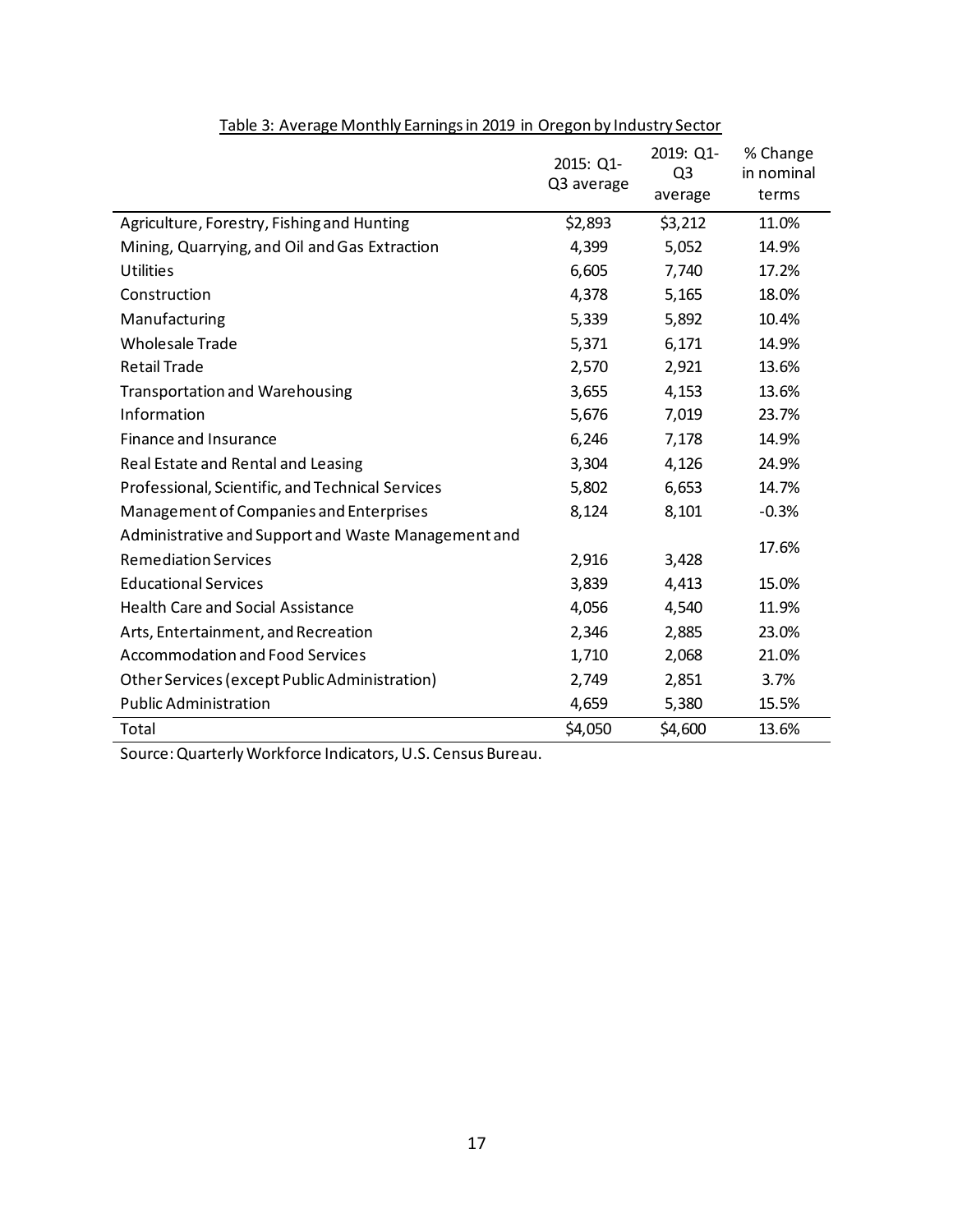| Highest Grade/Degree Completed       | Men  | Women | Total |
|--------------------------------------|------|-------|-------|
|                                      | 7.0  | 6.1   | 6.6   |
| Grade 10 or less                     |      |       |       |
| Grade 11 or 12, No Diploma           | 4.5  | 2.6   | 3.6   |
| Ged or alternative credential        | 5.1  | 3.9   | 4.5   |
| Regular High School diploma          | 17.6 | 13.6  | 15.6  |
| Some College No Degree               | 23.5 | 24.4  | 24.0  |
| Associates' Degree                   | 8.5  | 9.4   | 8.9   |
| <b>Bachelor's Degree</b>             | 21.8 | 25.3  | 23.5  |
| Master's Degree                      | 7.9  | 11.1  | 9.5   |
| Professional or Doctoral Degree      | 4.1  | 3.6   | 3.9   |
| <b>Percent in Summary Categories</b> |      |       |       |
| Lacking HS Diploma                   | 16.6 | 12.6  | 14.6  |
| HS Diploma, Some College, AA         | 49.6 | 47.4  | 48.5  |
| <b>BA or Higher</b>                  | 33.8 | 40.0  | 36.9  |

# Table 4: Educational Distribution in Oregon by Sex: 2018

Source: Tabulations from the 2018 American Community Survey.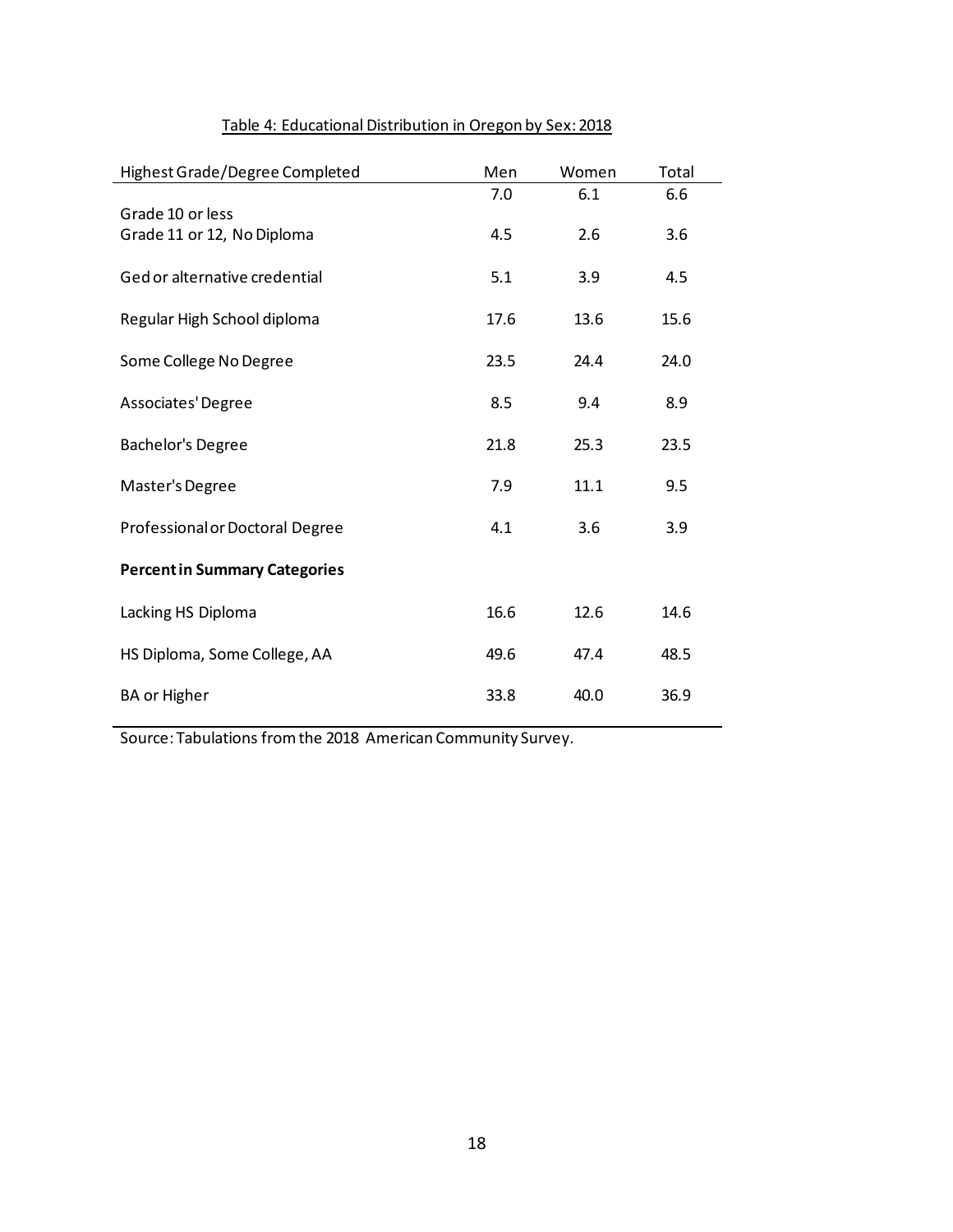|                                                           |            | % of   | Median   |
|-----------------------------------------------------------|------------|--------|----------|
| Occupation                                                | Employment | Jobs   | Earnings |
|                                                           |            |        |          |
| Architecture and Engineering Occupations                  | 43,180     | 2.27   | 78,310   |
| Arts, Design, Entertainment, & Sports Occupations         | 31,330     | 1.64   | 49,120   |
| <b>Building and Grounds Cleaning and Maintenance</b>      | 55,200     | 2.9    | 30,190   |
| <b>Business and Financial Operations Occupations</b>      | 99,080     | 5.2    | 67,650   |
| <b>Community and Social Service Occupations</b>           | 38,390     | 2.01   | 48,760   |
| <b>Computer and Mathematical Occupations</b>              | 54,320     | 2.85   | 85,380   |
| <b>Construction and Extraction Occupations</b>            | 87,280     | 4.58   | 52,660   |
| <b>Educational Instruction and Library Occupations</b>    | 109,520    | 5.75   | 50,180   |
| Farming, Fishing, and Forestry Occupations                | 13,510     | 0.71   | 30,420   |
| Food Preparation and Serving Related Occupations          | 188,460    | 9.89   | 26,340   |
| <b>Healthcare Practitioners and Technical Occupations</b> | 100,720    | 5.28   | 86,360   |
| <b>Healthcare Support Occupations</b>                     | 76,340     | 4.01   | 32,640   |
| Installation, Maintenance, and Repair Occupations         | 67,990     | 3.57   | 47,070   |
| Legal Occupations                                         | 13,110     | 0.69   | 76,230   |
| Life, Physical, and Social Science Occupations            | 21,310     | 1.12   | 64,900   |
| Management Occupations                                    | 116,150    | 6.09   | 94,810   |
| Office and Administrative Support Occupations             | 247,470    | 12.98  | 38,900   |
| Personal Care and Service Occupations                     | 49,910     | 2.62   | 29,850   |
| <b>Production Occupations</b>                             | 122,160    | 6.41   | 37,560   |
| <b>Protective Service Occupations</b>                     | 33,590     | 1.76   | 49,260   |
| Sales and Related Occupations                             | 177,040    | 9.29   | 31,490   |
| <b>Transportation and Material Moving Occupations</b>     | 159,820    | 8.39   | 35,050   |
|                                                           |            |        |          |
| Total                                                     | 1,905,880  | 100.01 | 38,900   |

#### Table 5: Occupational Distribution and Median Earnings by Occupation: 2019

Source: Tabulations from the Bureau of Labor Statistics Occupation and Earnings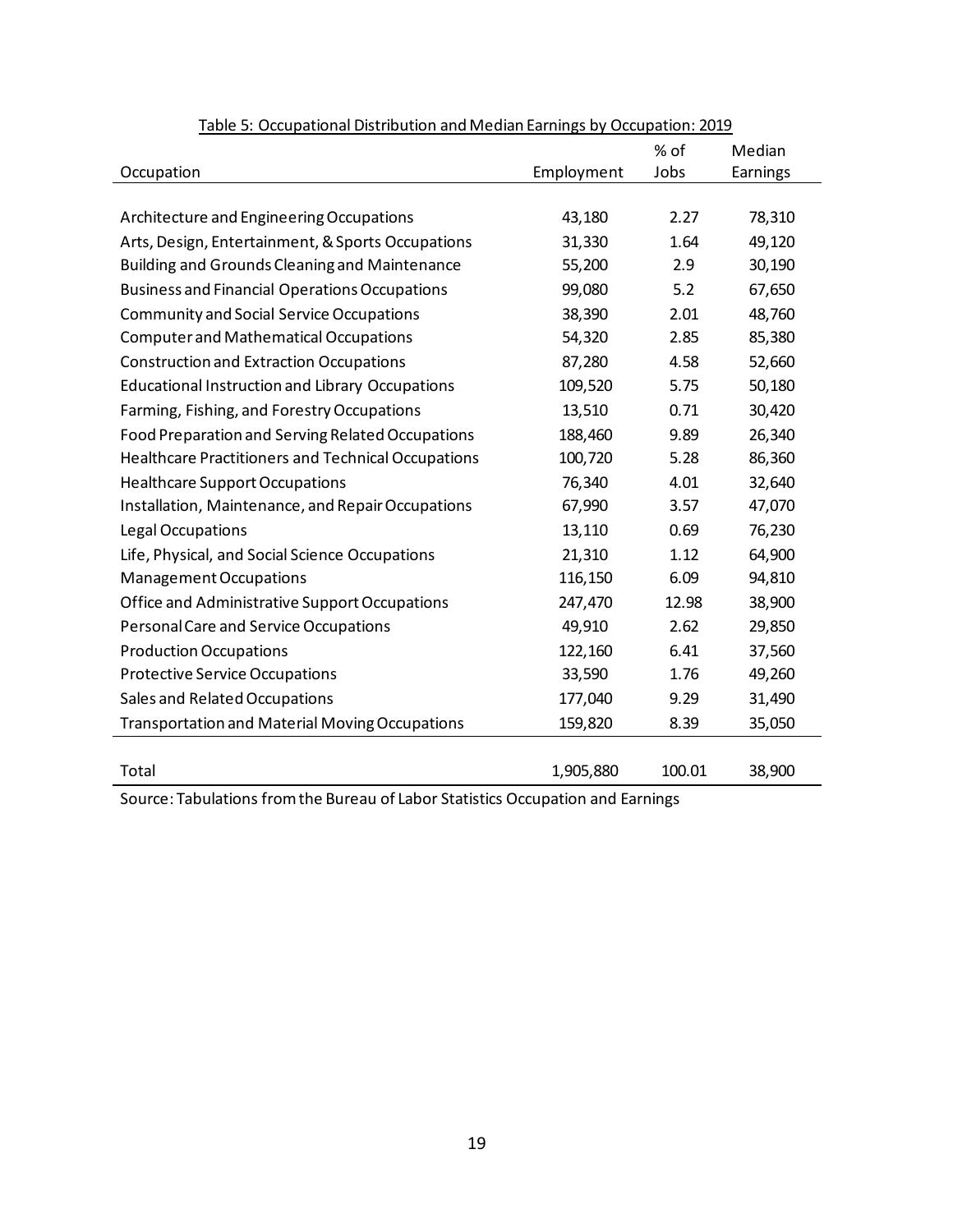#### **References**

Buchanan, J., Raffaele, C., Glozier, N., & Kanagaratnam, A. (2016). *Beyond mentoring: social support structures for young Australian carpentry apprentices.* Adelaide, Australia: National Centre for Vocational Education Research. Retrieved from <https://www.ncver.edu.au/publications/publications/all-publications/2865>

Cedefop. (2011). Vocational Education and Training is Good for You: The Social Benefits of VET for Individuals (Research Paper 17). Retrieved from Cedefop website: <http://www.cedefop.europa.eu/en/publications-and-resources/publications/5517>

Fuller, Joseph B. and Matthew Sigelman. (2017). *Room to Grow: Identifying New Frontiers for Apprenticeship.* Harvard Business School. [https://www.hbs.edu/managing-the-future-of](https://www.hbs.edu/managing-the-future-of-work/Documents/room-to-grow.pdf)[work/Documents/room-to-grow.pdf](https://www.hbs.edu/managing-the-future-of-work/Documents/room-to-grow.pdf)

Halpern, R. (2009). *The Means to Grow Up. Reinventing Apprenticeship as a Developmental Support in Adolescence.* New York, NY: Routledge.

Helper, S., Noonan, R., Nicholson, J., & Langdon, D. (2016). *The Benefits and Costs of Apprenticeship Programs: A Business Perspective.* Washington, DC: U.S. Department of Commerce.

Hollenbeck, K. (2008). State Use of Workforce System Net Impact Estimates and Rates of Return. Paper presented at the Association for Public Policy Analysis and Management (APPAM) Conference, Los Angeles, CA. Retrieved from<http://research.upjohn.org/confpapers/1>

Kuehn, Daniel (2017). *Diversity and Inclusion in Apprenticeship Expansion: Lessons from South Carolina.* Urban Institute. [https://www.urban.org/research/publication/diversity-and-inclusion](https://www.urban.org/research/publication/diversity-and-inclusion-apprenticeship-expansion)[apprenticeship-expansion](https://www.urban.org/research/publication/diversity-and-inclusion-apprenticeship-expansion)

Lerman, Robert (2017). "Why Firms Do and Don't Offer Apprenticeships" in *Vocational Education and Training in Times of Economic Crisis: Lessons from Around the World*, edited by Matthias Pilz. Springer. 2017

Marotta, John, Zach Boren, and Myca San Miguel (2020). *A Look at Iowa's Innovative High School Apprenticeship Program*. Urban Institute. [https://www.urban.org/research/publication/look-iowas-innovative-high-school](https://www.urban.org/research/publication/look-iowas-innovative-high-school-apprenticeship-program)[apprenticeship-program](https://www.urban.org/research/publication/look-iowas-innovative-high-school-apprenticeship-program)

Muehlemann, S. & Wolter, S.C. (2014). Return on Investment of Apprenticeship Systems for Enterprises: Evidence from Cost-Benefit Analyses. *IZA Journal of Labor Policy.* Retrieved from <http://www.izajolp.com/content/3/1/25>